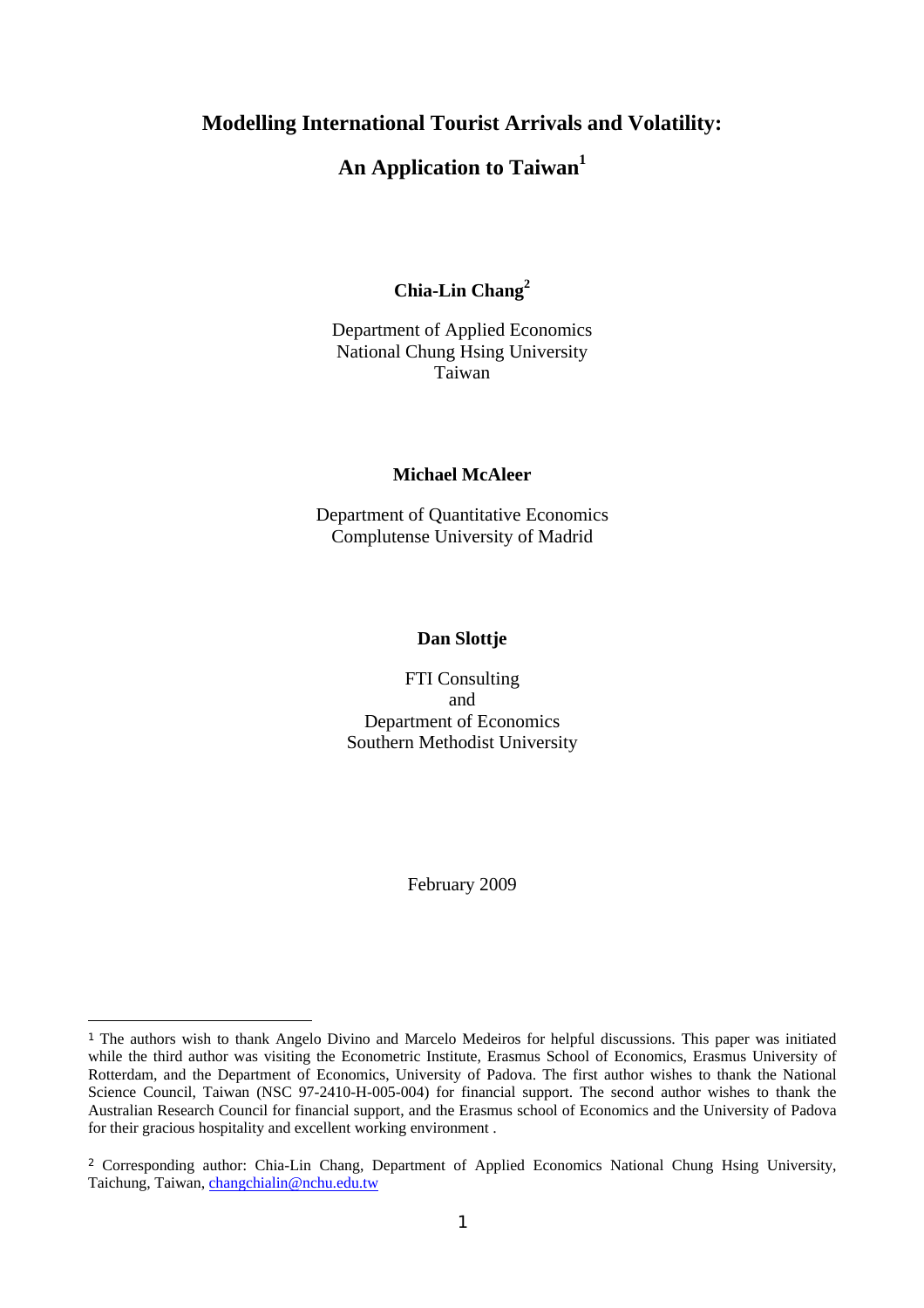### **Abstract**

International tourism is a major source of export receipts for many countries worldwide. Although it is not yet one of the most important industries in Taiwan (or the Republic of China), an island in East Asia off the coast of mainland China (or the People's Republic of China), the leading tourism source countries for Taiwan are Japan, followed by USA, Republic of Korea, Malaysia, Singapore, UK, Germany and Australia. These countries reflect short, medium and long haul tourist destinations. Although the People's Republic of China and Hong Kong are large sources of tourism to Taiwan, the political situation is such that tourists from these two sources to Taiwan are reported as domestic tourists. Daily data from 1 January 1990 to 30 June 2007 are obtained from the National Immigration Agency of Taiwan. The Heterogeneous Autoregressive (HAR) model is used to capture long memory properties in the data. In comparison with the HAR(1) model, the estimated asymmetry coefficients for  $GIR(1,1)$  are not statistically significant for the  $HAR(1,7)$  and  $HAR(1,7,28)$  models, so that their respective  $GARCH(1,1)$  counterparts are to be preferred. These empirical results show that the conditional volatility estimates are sensitive to the long memory nature of the conditional mean specifications. Although asymmetry is observed for the HAR(1) model, there is no evidence of leverage. The QMLE for the  $GARCH(1,1)$ ,  $GJR(1,1)$  and EGARCH(1,1) models for international tourist arrivals to Taiwan are statistically adequate and have sensible interpretations. However, asymmetry (though not leverage) was found only for the HAR(1) model, and not for the HAR(1,7) and HAR(1,7,28) models.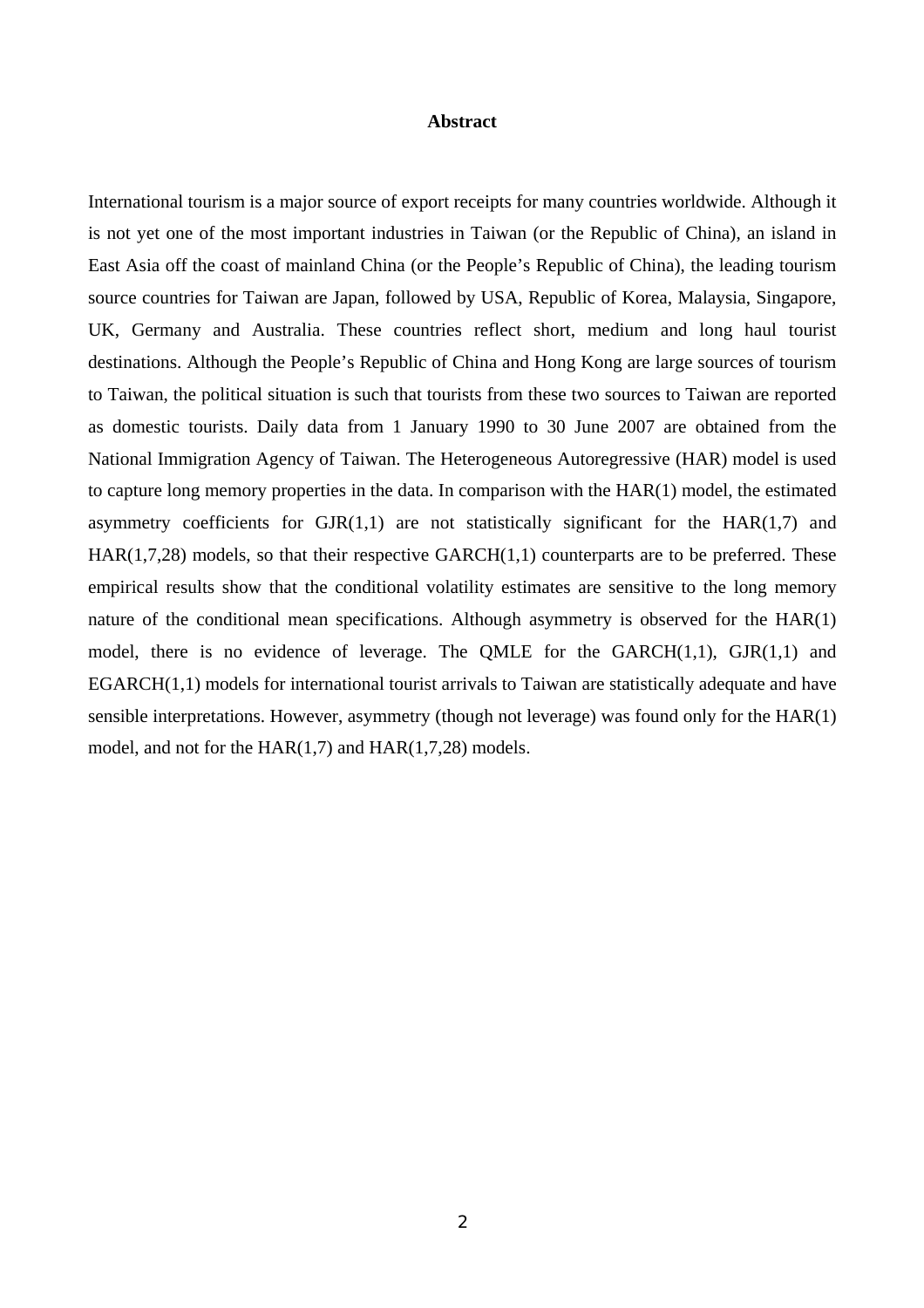## **1. Introduction**

Taiwan (or the Republic of China) is an island in East Asia off the coast of mainland China (or the People's Republic of China), southwest of the main islands of Japan, directly west of Japan's Ryukyu Islands, and north to northwest of the Philippines. It is bound to the east by the Pacific Ocean, to the south by the South China Sea and the Luzon Strait, to the west by the Taiwan Strait, and to the north by the East China Sea. The island is 394 kilometers long and 144 kilometers wide, and consists of steep mountains covered by tropical and subtropical vegetation. The main island of Taiwan is also known as Formosa (from the Portuguese *Ilha Formosa*, meaning "beautiful island"). The population is 23 million inhabitants (in 2005), consisting of 98% Han Chinese and 2% Aboriginal Taiwanese.

Taiwan's climate is marine tropical. The northern part of the island has a rainy season from January to late March during the southwest monsoon. The entire island succumbs to hot and humid weather from June until September, while October to December is arguably the most pleasant time of the year. Natural hazards, such as typhoons and earthquakes, are common in the region.

International tourism is a major source of export receipts for many countries worldwide, and Taiwan is no exception. The most well known tourist attractions in Taiwan include the National Palace Museum (Taipei), Night Markets (especially in Taipei), Taipei 101, formerly the world's tallest building, Sun Moon Lake (central highlands), and Taroko National Park (east coast).

The most important tourism source countries to Taiwan are Japan, followed by USA, Republic of Korea, Malaysia, Singapore, UK, Germany and Australia, which reflect short, medium and long haul destinations. The three most important countries during the sample period have been Japan, USA and Republic of Korea. Although the People's Republic of China and Hong Kong are large sources of tourism to Taiwan, the political situation is such that tourists from these two sources to Taiwan are reported as domestic tourists.

The purpose of the paper is to model international tourist arrivals and volatility in international tourist arrivals to Taiwan. Daily data from 1 January 1990 to 30 June 2007 are obtained from the National Immigration Agency of Taiwan. By using daily data, we can approximate the modelling strategy and analysis to those applied to financial time series data. From a time series perspective, there are several reasons for using daily data (see, for example, McAleer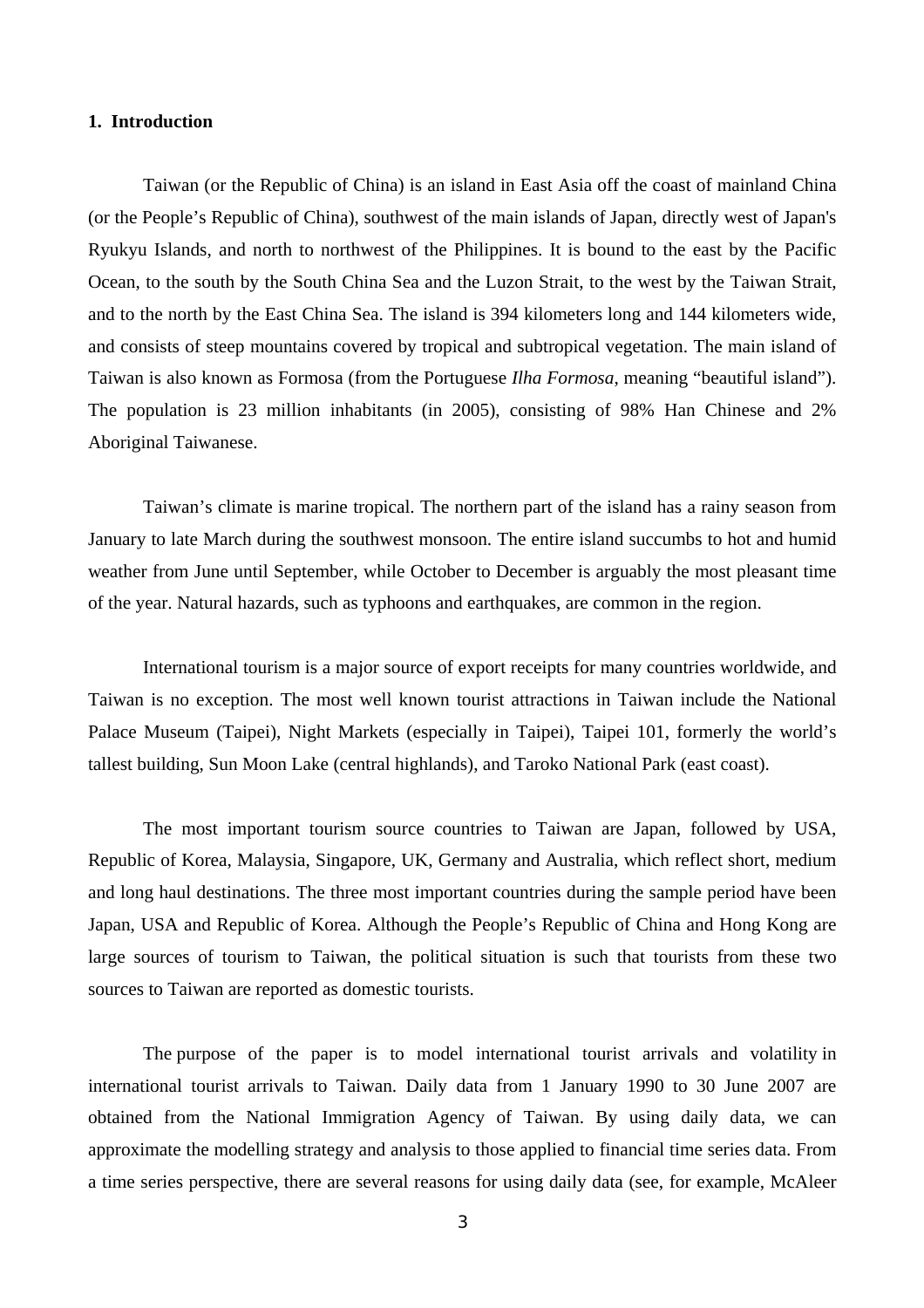(2009)). Just to mention some, daily data allow investigating whether the time series properties have changed, the time series behaviour at other frequencies can be obtained by aggregation of daily data, and the sample size is considerably increased.

The empirical results show that the time series of international tourist arrivals to Taiwan are stationary. In addition, the estimated symmetric and asymmetric conditional volatility models, specifically the widely used GARCH, GJR and EGARCH models all fit the data very well. In particular, the estimated models are able to account for the higher volatility persistence that is observed at the end of the sample period. The empirical second moment and log-moment conditions also support the statistical adequacy of the models, so that statistical inference is valid. Moreover, the estimates resemble those arising from financial time series data, with both short and long run persistence of shocks to international tourist arrivals, although no leverage effects are found in the data. Therefore, volatility can be interpreted as risk associated with the growth rate in international tourist arrivals.

The remainder of the paper is organized as follows. Section 2 presents the daily international tourist arrivals time series data set. Section 3 performs unit root tests on daily international tourist arrivals for Taiwan. Section 4 discusses alternative long memory conditional mean and conditional volatility models for daily international tourist arrivals. The estimated models and empirical results for the heterogeneous autoregressive model are discussed in Section 5. Finally, some concluding remarks are given in Section 6.

## **2. Data**

The data set comprises daily international tourist arrivals from 1 January 1990 to 30 June 2007, giving 6,390 observations, and are obtained from the National Immigration Agency of Taiwan

Figures 1 and 2 plot the daily international tourist arrivals, as well as its volatility, where volatility is defined as the squared deviation from the sample mean. There is higher volatility persistence at the end of the period, and there are dominant observations in the series toward the end of the sample. A slightly increasing deterministic trend is present throughout the sample.

From Figures 3 and 4, it can be seen that, on an annual basis, the number of international tourist arrivals to Taiwan has shown an average growth rate of around 4% per annum from 1990 to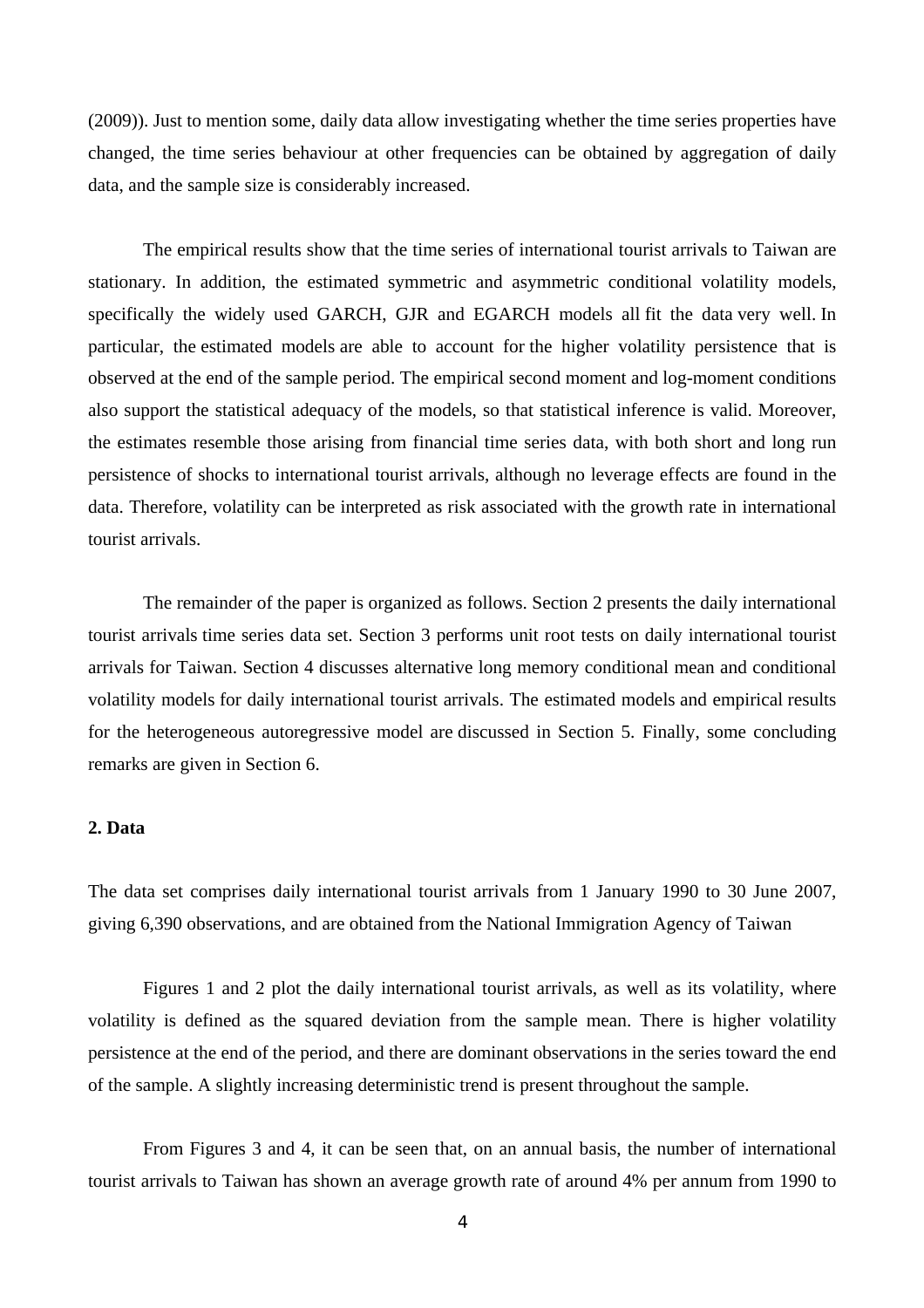2007. The lowest growth rate was observed in 2003, with a decrease of 23.19% over the previous year (due to the outbreak of SARS), while the highest growth rate occurred in 2004, when there was a significant increase of 36.58% over 2003. In the sample period as a whole, there was an increase of around 75% in international tourist arrivals to Taiwan, which would seem to indicate a reasonably good performance in the tourism sector over the decade. Nevertheless, the annual average international tourist arrivals growth rate reveals that there is scope for a significant increase in international tourism to Taiwan. In order to manage tourism growth and volatility, it is necessary to model adequately international tourist arrivals and their associated volatility.

In the next section we analyze the presence of a stochastic trend by applying unit root tests before modelling the time-varying volatility that is present in the international tourist arrivals series.

### **3. Unit Root Tests**

Standard unit root tests based on the classic methods of Dickey and Fuller (1979, 1981) and Phillips and Perron (1988) are obtained from the econometric software package EViews 6.0, and are reported in Table 1. There is no evidence of a unit root in daily international tourist arrivals to Taiwan in the model with a constant and trend as the deterministic terms, or with just a constant.

These empirical results allow the use of international tourist arrivals data to Taiwan to estimate alternative univariate long memory conditional mean and conditional volatility models given in the next section.

#### **4. Conditional Mean and Conditional Volatility Models**

The alternative time series models to be estimated for the conditional means of the daily international tourist arrivals, as well as their conditional volatilities, are discussed below. As Figure 1 illustrates, daily international tourist arrivals to Taiwan show periods of high volatility followed by others of relatively low volatility. One implication of this persistent volatility behaviour is that the assumption of (conditionally) homoskedastic residuals is inappropriate.

As discussed in McAleer and Divino (2008), for a wide range of financial and tourism data series, time-varying conditional variances can be explained empirically through the autoregressive conditional heteroskedasticity (ARCH) model, which was proposed by Engle (1982). When the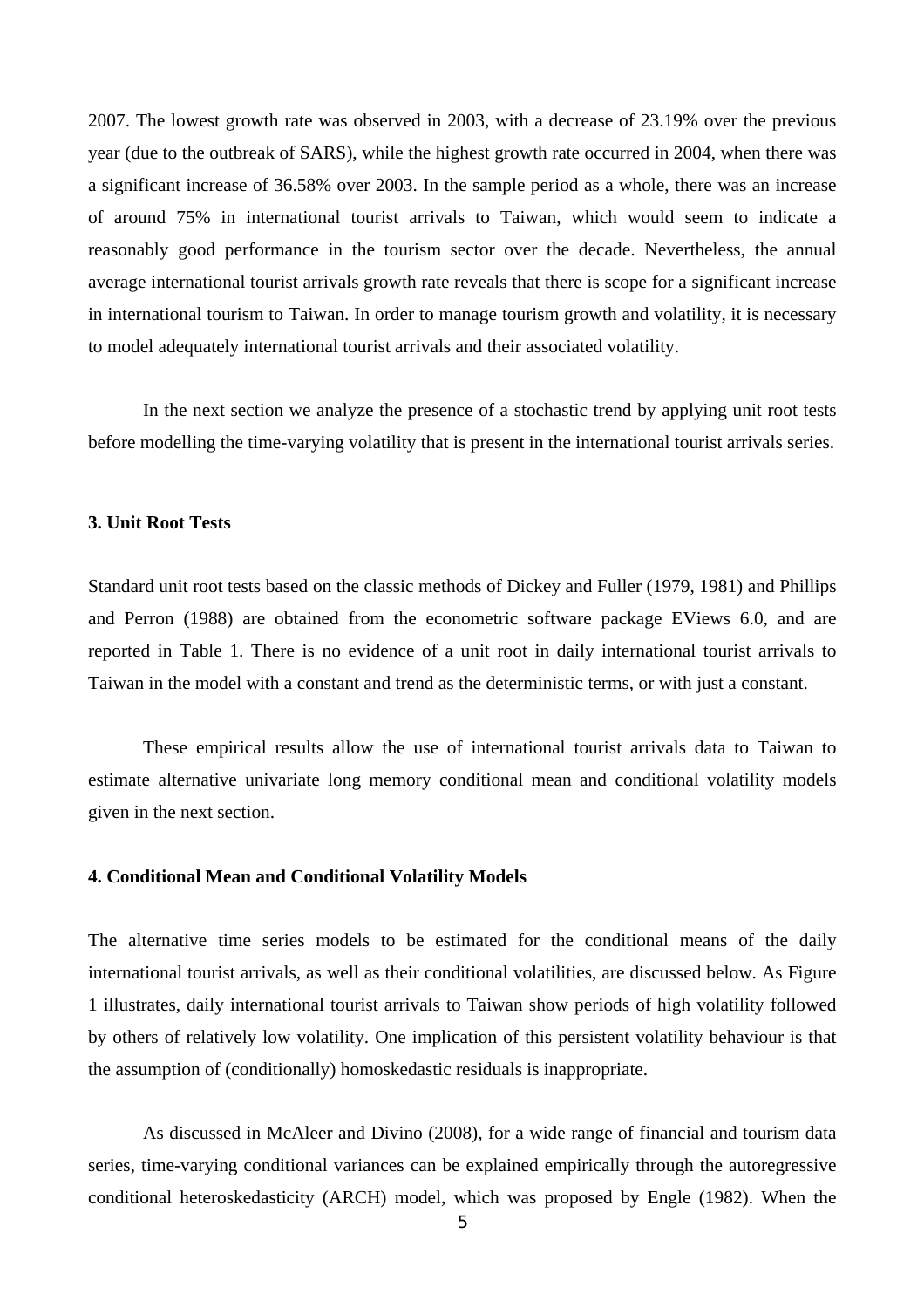time-varying conditional variance has both autoregressive and moving average components, this leads to the generalized ARCH(*p,q*), or GARCH(*p,q*), model of Bollerslev (1986). The lag structure of the appropriate GARCH model can be chosen by information criteria, such as those of Akaike and Schwarz, although it is very common to impose the widely estimated GARCH(1,1) specification in advance.

In the selected conditional volatility model, the residual series should follow a white noise process. Li et al. (2002) provide an extensive review of recent theoretical results for univariate and multivariate time series models with conditional volatility errors, and McAleer (2005) reviews a wide range of univariate and multivariate, conditional and stochastic, models of financial volatility. When international tourist arrivals data display persistence in volatility, as shown in Figure 1, it is natural to estimate alternative conditional volatility models.

The GARCH $(1,1)$  and GJR $(1,1)$  conditional volatility models have been estimated using monthly international tourism arrivals data in several papers, including Chan, Lim and McAleer (2005), Hoti, McAleer and Shareef (2005, 2007), Shareef and McAleer (2005, 2007, 2008), Divino and McAleer (2008), and McAleer and Divino (2008).

The conditional volatility literature has been discussed extensively in recent years (see, for example, Li, Ling and McAleer (2002), McAleer (2005), and McAleer, Chan and Marinova (2007). Consider the stationary AR(1)-GARCH(1,1) model for daily international tourist arrivals to Peru (or their growth rates, as appropriate),  $y_i$ :

$$
y_t = \phi_1 + \phi_2 y_{t-1} + \varepsilon_t, \qquad |\phi_2| < 1 \tag{1}
$$

for  $t = 1, \ldots, n$ , where the shocks (or movements in daily international tourist arrivals) are given by:

$$
\varepsilon_{t} = \eta_{t} \sqrt{h_{t}}, \quad \eta_{t} \sim \text{iid}(0,1)
$$
\n
$$
h_{t} = \omega + \alpha \varepsilon_{t-1}^{2} + \beta h_{t-1},
$$
\n(2)

and  $\omega > 0$ ,  $\alpha \ge 0$ ,  $\beta \ge 0$  are sufficient conditions to ensure that the conditional variance  $h > 0$ . The AR(1) model in equation (1) can easily be extended to univariate or multivariate  $ARMA(p,q)$ processes (for further details, see Ling and McAleer (2003a). In equation (2), the ARCH (or  $\alpha$ )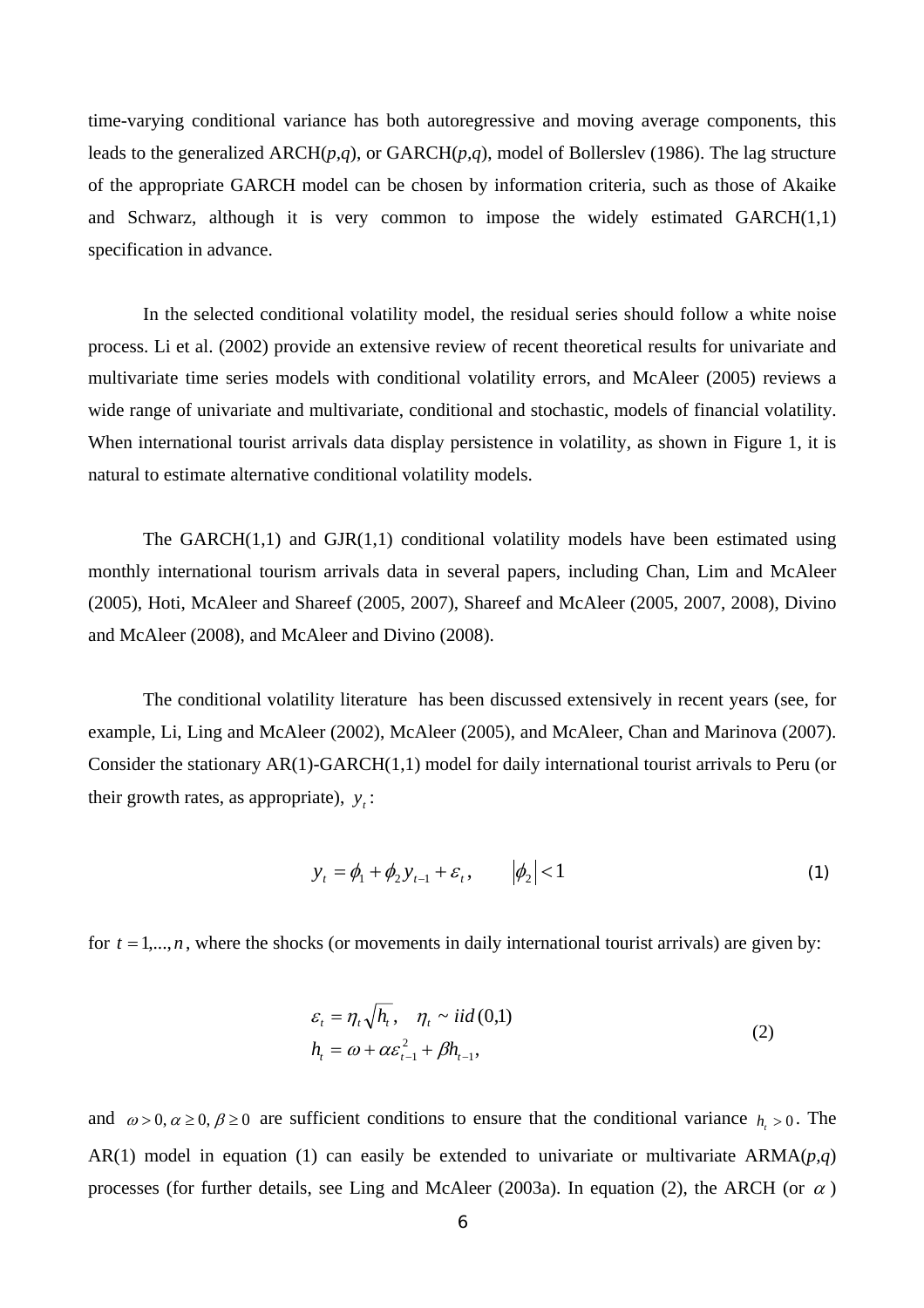effect indicates the short run persistence of shocks, while the GARCH (or  $\beta$ ) effect indicates the contribution of shocks to long run persistence (namely,  $\alpha + \beta$ ). The stationary AR(1)-GARCH(1,1) model can be modified to incorporate a non-stationary  $ARMA(p,q)$  conditional mean and a stationary GARCH(*r,s*) conditional variance, as in Ling and McAleer (2003b).

In equations (1) and (2), the parameters are typically estimated by the maximum likelihood method to obtain Quasi-Maximum Likelihood Estimators (QMLE) in the absence of normality of  $\eta_t$ , the conditional shocks (or standardized residuals). The conditional log-likelihood function is given as follows:

$$
\sum_{t=1}^{n} l_t = -\frac{1}{2} \sum_{t=1}^{n} \left( \log h_t + \frac{\varepsilon_t^2}{h_t} \right).
$$

The QMLE is efficient only if  $\eta_t$  is normal, in which case it is the MLE. When  $\eta_t$  is not normal, adaptive estimation can be used to obtain efficient estimators, although this can be computationally intensive. Ling and McAleer (2003b) investigated the properties of adaptive estimators for univariate non-stationary ARMA models with GARCH(*r,s*) errors. The extension to multivariate processes is complicated.

 Since the GARCH process in equation (2) is a function of the unconditional shocks, the moments of  $\varepsilon_t$  need to be investigated. Ling and McAleer (2003a) showed that the QMLE for GARCH( $p,q$ ) is consistent if the second moment of  $\varepsilon$  is finite. For GARCH( $p,q$ ), Ling and Li (1997) demonstrated that the local QMLE is asymptotically normal if the fourth moment of  $\varepsilon$ , is finite, while Ling and McAleer (2003a) proved that the global QMLE is asymptotically normal if the sixth moment of  $\varepsilon_t$  is finite. Using results from Ling and Li (1997) and Ling and McAleer (2002a, 2002b), the necessary and sufficient condition for the existence of the second moment of  $\varepsilon_t$ for GARCH(1,1) is  $\alpha + \beta < 1$  and, under normality, the necessary and sufficient condition for the existence of the fourth moment is  $(\alpha + \beta)^2 + 2\alpha^2 < 1$ .

As discussed in McAleer et al. (2007), Elie and Jeantheau (1995) and Jeantheau (1998) established that the log-moment condition was sufficient for consistency of the QMLE of a univariate  $GARCH(p,q)$  process (see Lee and Hansen  $(1994)$  for the proof in the case of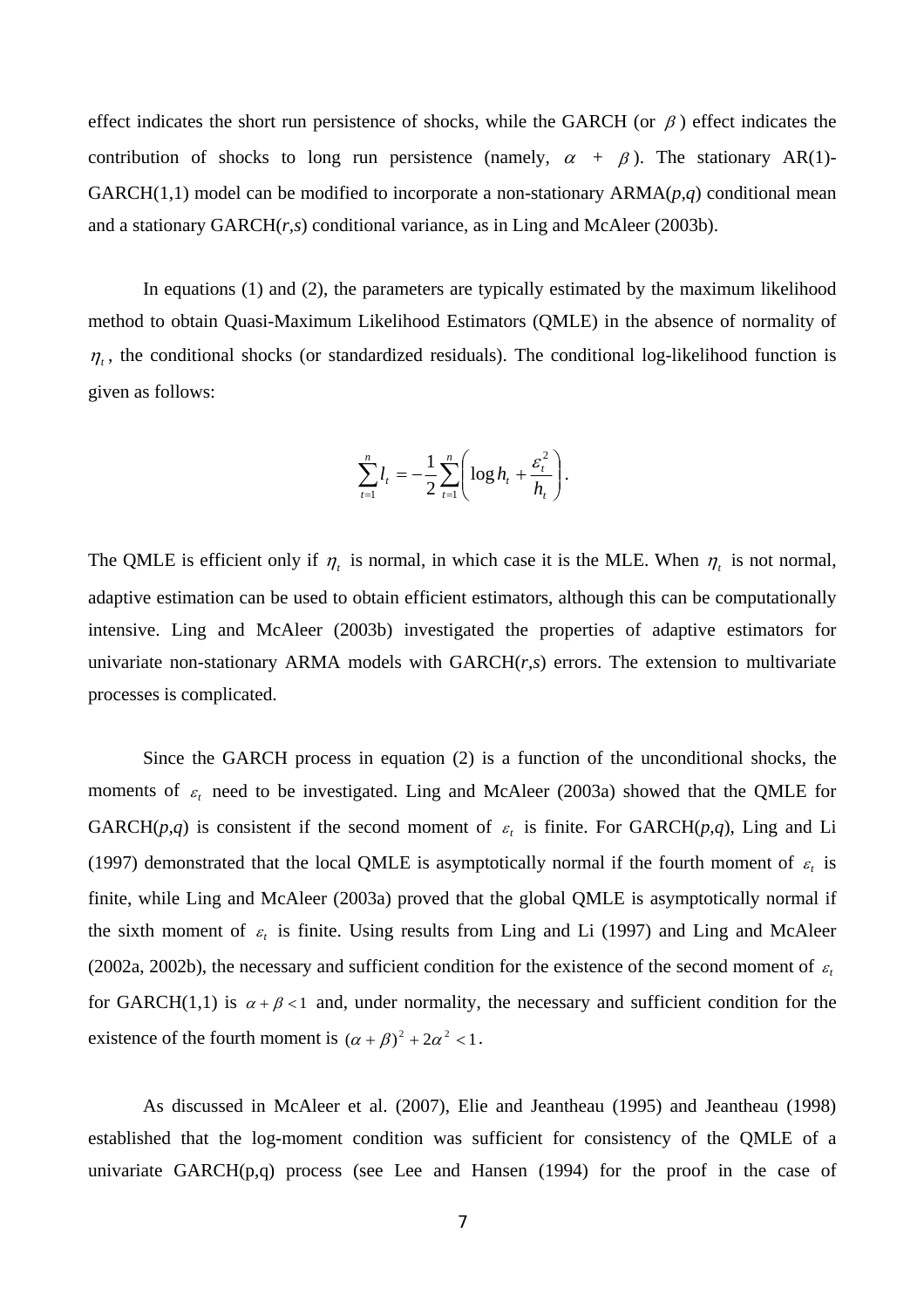$GARCH(1,1)$ , while Boussama (2000) showed that the log-moment condition was sufficient for asymptotic normality. Based on these theoretical developments, a sufficient condition for the QMLE of GARCH(1,1) to be consistent and asymptotically normal is given by the log-moment condition, namely

$$
E(\log(\alpha \eta_i^2 + \beta)) < 0. \tag{3}
$$

However, this condition is not easy to check in practice, even for the GARCH(1,1) model, as it involves the expectation of a function of a random variable and unknown parameters. Although the sufficient moment conditions for consistency and asymptotic normality of the QMLE for the univariate  $GARCH(1,1)$  model are stronger than their  $log$ -moment counterparts, the second moment condition is far more straightforward to check. In practice, the log-moment condition in equation (3) would be estimated by the sample mean, with the parameters  $\alpha$  and  $\beta$ , and the standardized residual,  $\eta_t$ , being replaced by their QMLE counterparts.

The effects of positive shocks (or upward movements in daily international tourist arrivals) on the conditional variance,  $h<sub>t</sub>$ , are assumed to be the same as the negative shocks (or downward movements in daily international tourist arrivals) in the symmetric GARCH model. In order to accommodate asymmetric behaviour, Glosten, Jagannathan and Runkle (1992) proposed the GJR model, for which  $GIR(1,1)$  is defined as follows:

$$
h_{t} = \omega + (\alpha + \mathcal{A}(\eta_{t-1}))\varepsilon_{t-1}^{2} + \beta h_{t-1},
$$
\n(4)

where  $\omega > 0$ ,  $\alpha \ge 0$ ,  $\alpha + \gamma \ge 0$ ,  $\beta \ge 0$  are sufficient conditions for  $h<sub>i</sub> > 0$ , and  $I(\eta<sub>i</sub>)$  is an indicator variable defined by:

$$
I(\eta_t) = \begin{cases} 1, & \varepsilon_t < 0 \\ 0, & \varepsilon_t \ge 0 \end{cases}
$$

as  $\eta_t$  has the same sign as  $\varepsilon_t$ . The indicator variable differentiates between positive and negative shocks of equal magnitude, so that asymmetric effects in the data are captured by the coefficient  $\gamma$ . For financial data, it is expected that  $\gamma \ge 0$  because negative shocks increase risk by increasing the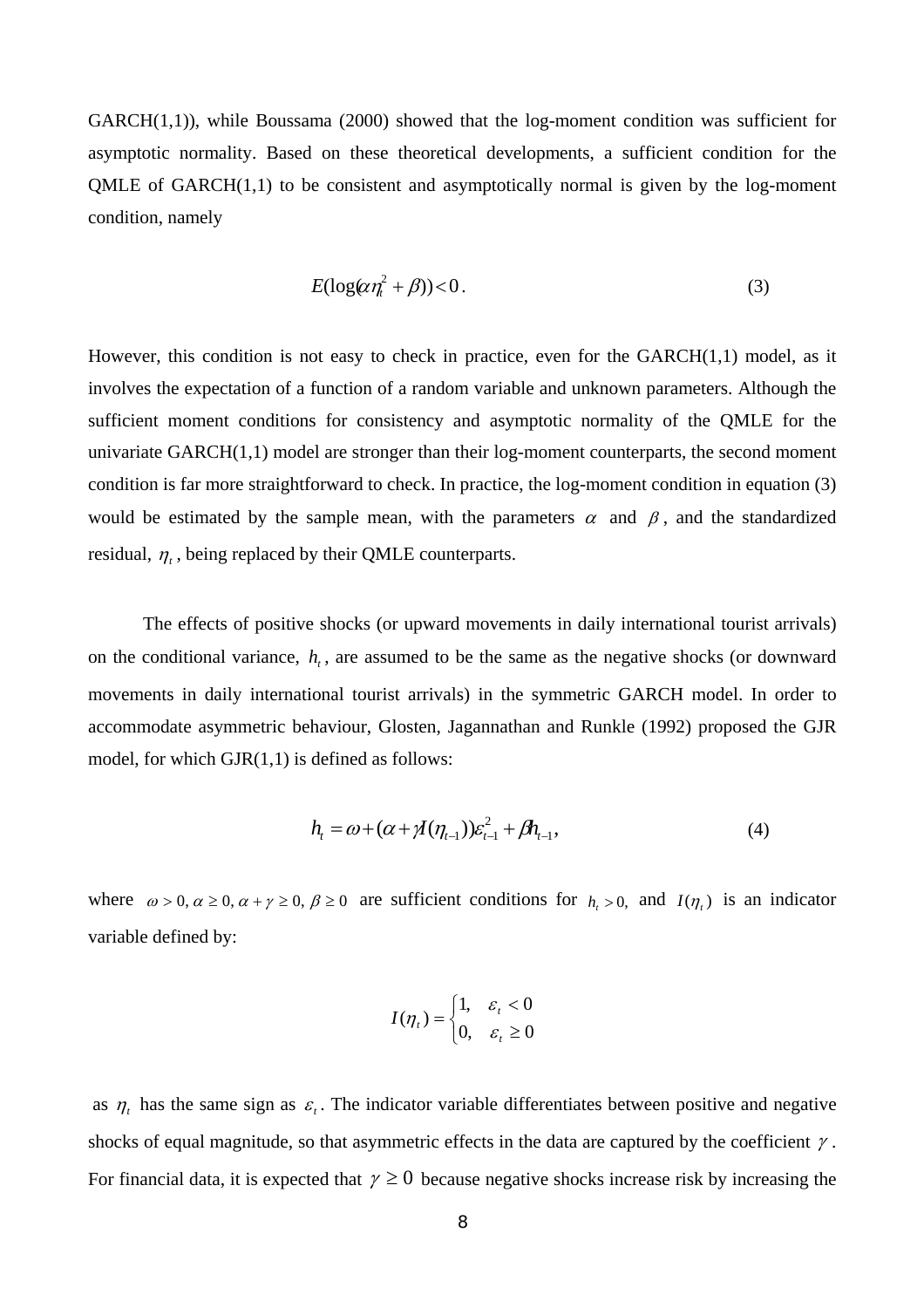debt to equity ratio, but this interpretation need not hold for international tourism arrivals data in the absence of a direct risk interpretation. The asymmetric effect,  $\gamma$ , measures the contribution of shocks to both short run persistence,  $\alpha + \frac{\gamma}{2}$ , and to long run persistence,  $\alpha + \beta + \frac{\gamma}{2}$ . It is not possible for leverage to be present in the GJR model, whereby negative shocks increase volatility and positive shocks of equal magnitude decrease volatility.

Ling and McAleer (2002a) showed that the regularity condition for the existence of the second moment for GJR(1,1) under symmetry of  $\eta_t$  is given by:

$$
\alpha + \beta + \frac{1}{2}\gamma < 1,\tag{5}
$$

while McAleer et al. (2007) showed that the weaker log-moment condition for  $GJR(1,1)$  was given by:

$$
E(\ln[(\alpha + \gamma I(\eta_t))\eta_t^2 + \beta]) < 0,\tag{6}
$$

which involves the expectation of a function of a random variable and unknown parameters.

An alternative model to capture asymmetric behaviour in the conditional variance is the Exponential GARCH (EGARCH(1,1)) model of Nelson (1991), namely:

$$
\log h_{t} = \omega + \alpha \mid \eta_{t-1} \mid + \gamma \eta_{t-1} + \beta \log h_{t-1}, \quad \beta \mid < 1 \tag{7}
$$

where the parameters  $\alpha$ ,  $\beta$  and  $\gamma$  have different interpretations from those in the GARCH(1,1) and GJR(1,1) models. If  $\gamma = 0$ , there is no asymmetry, while  $\gamma < 0$ , and  $\gamma < \alpha < -\gamma$  are the conditions for leverage to exist, whereby negative shocks increase volatility and positive shocks of equal magnitude decrease volatility.

As noted in McAleer et al. (2007), there are some important differences between EGARCH and the previous two models, as follows: (i) EGARCH is a model of the logarithm of the conditional variance, which implies that no restrictions on the parameters are required to ensure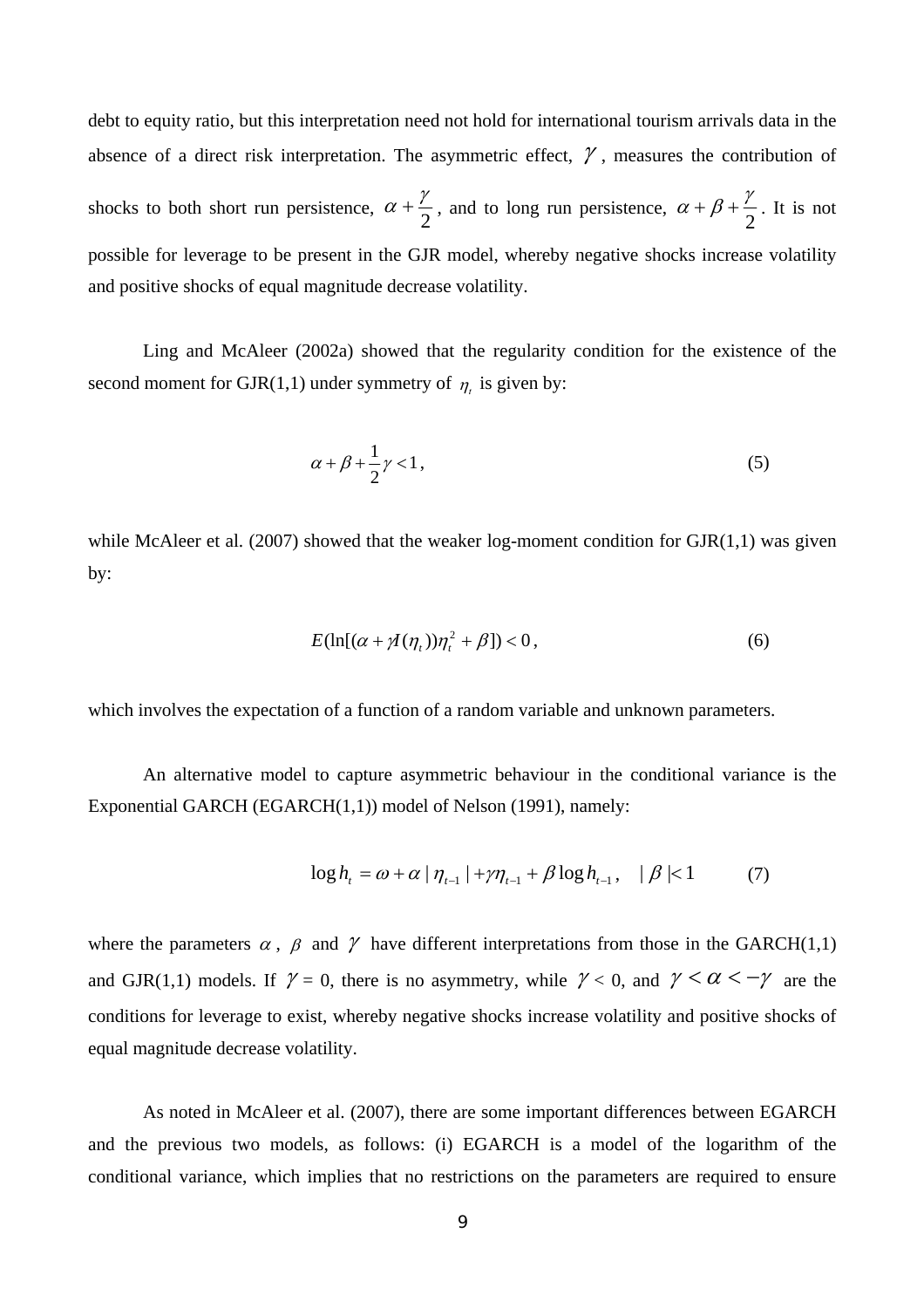$h_t > 0$ ; (ii) moment conditions are required for the GARCH and GJR models as they are dependent on lagged unconditional shocks, whereas EGARCH does not require moment conditions to be established as it depends on lagged conditional shocks (or standardized residuals); (iii) Shephard (1996) observed that  $|\beta|$ <1 is likely to be a sufficient condition for consistency of QMLE for EGARCH(1,1); (iv) as the standardized residuals appear in equation (7),  $\beta \leq 1$  would seem to be a sufficient condition for the existence of moments; and (v) in addition to being a sufficient condition for consistency,  $|\beta| < 1$  is also likely to be sufficient for asymptotic normality of the QMLE of EGARCH(1,1).

Furthermore, EGARCH captures asymmetries differently from GJR. The parameters  $\alpha$  and  $\gamma$  in EGARCH(1,1) represent the magnitude (or size) and sign effects of the standardized residuals, respectively, on the conditional variance, whereas  $\alpha$  and  $\alpha + \gamma$  represent the effects of positive and negative shocks, respectively, on the conditional variance in GJR(1,1).

### **5. Estimated Models and Discussion**

The Heterogenous Autoregressive (HAR) model was proposed by Corsi (2004) as an alternative to model and forecast realized volatilities, and is inspired by the Heterogenous Market Hypothesis of Muller, Dacorogna, Dav, Olsen, Pictet, and Ward (1993) and the asymmetric propagation of volatility between long and short horizons. Corsi (2004) showed that the actions of different types of market participants could lead to a simple restricted linear autoregressive model with the feature of considering volatilities realized over different time horizons. The heterogeneity of the model derives from the fact that different autoregressive structures are present at each time scale (for further details, see McAleer and Medeiros (2008)). In this section the HAR model is used to model total international tourist arrivals to Taiwan, together with the three conditional volatility models discussed in the previous section.

The alternative HAR(*h*) models to be estimated to capture long memory are based on the following:

$$
y_{t,h} = \frac{y_t + y_{t-1} + y_{t-2} + \dots + y_{t-h+1}}{h}
$$
 (8)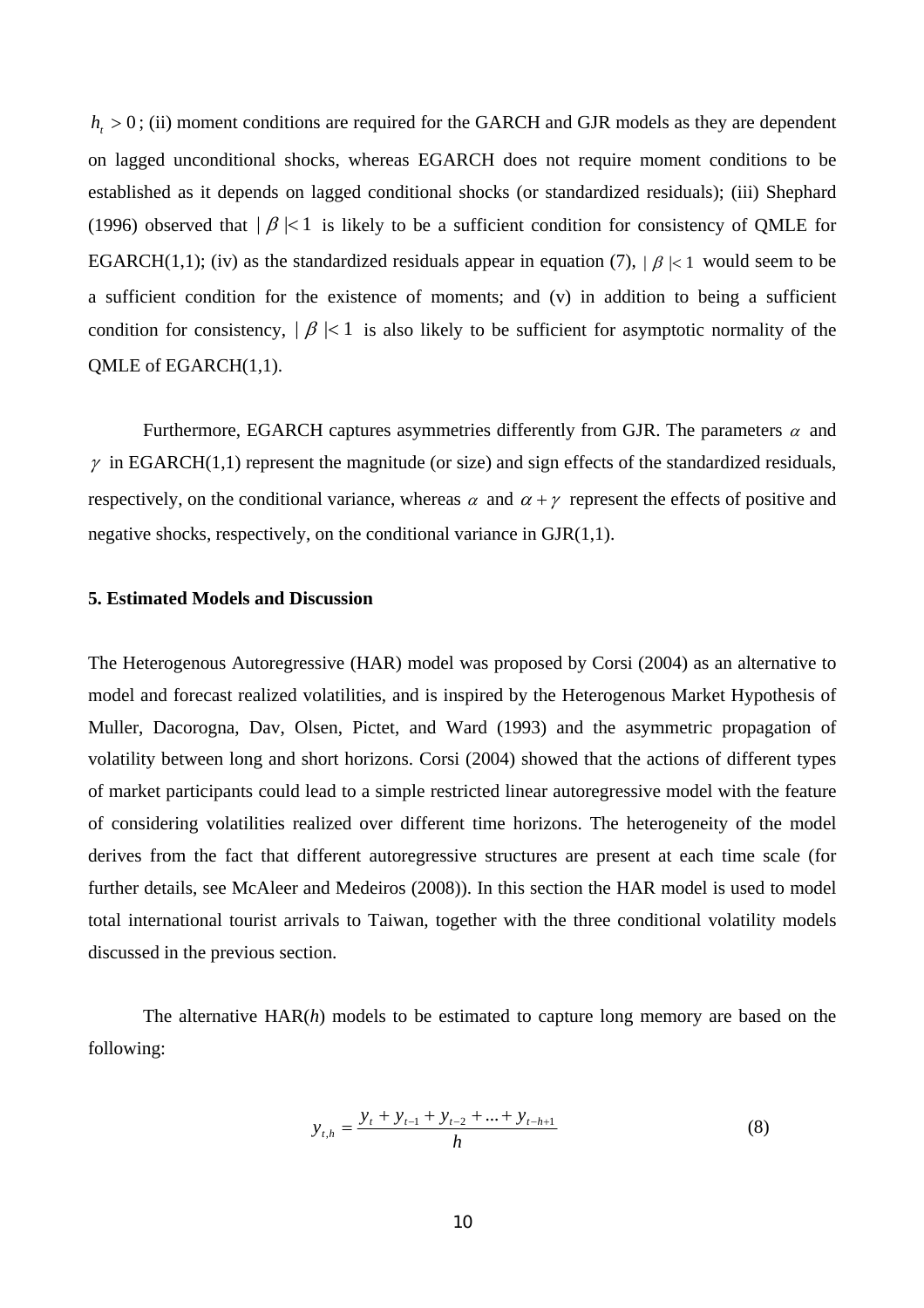where typical values of *h* are one (daily data), seven (weekly data), and 28 (monthly data). In the empirical application, the three models to be estimated for international tourist arrivals to Taiwan are as follows:

$$
y_t = \phi_1 + \phi_2 y_{t-1} + \varepsilon_t \tag{9}
$$

$$
y_t = \phi_1 + \phi_2 y_{t-1} + \phi_3 y_{t-1,7} + \varepsilon_t
$$
 (10)

$$
y_{t} = \phi_{1} + \phi_{2} y_{t-1} + \phi_{3} y_{t-1,7} + \phi_{4} y_{t-1,28} + \varepsilon_{t}.
$$
 (11)

which will be referred to as the  $HAR(1)$ ,  $HAR(1,7)$  and  $HAR(1,7,28)$  models, respectively.

The conditional mean estimates in Tables 2-4 show that the HAR(1), HAR(1,7) and HAR(1,7,28) estimates are all statistically significant, such that the long memory properties of the data are captured adequately.

The estimated conditional mean and conditional volatility models are given in Tables 2-4. The method used in estimation was the Marquardt algorithm. As shown in the unit root tests, the international tourist arrivals series are stationary. These empirical results are supported by the estimates of the lagged dependent variables in the estimates of equations (9)-(11), with the coefficients of the lagged dependent variable being significantly less than one in each of the estimated models.

As the second moment condition is less than unity in each case, and hence the weaker logmoment condition (which is not reported) is necessarily less than zero (see Tables 2-4), the regularity conditions are satisfied, and hence the QMLE are consistent and asymptotically normal, and inferences are valid. The EGARCH(1,1) model is based on the standardized residuals, so the regularity condition is satisfied if  $|\beta| < 1$ , and hence the QMLE are consistent and asymptotically normal (see, for example, McAleer et al. (2007)).

The GARCH $(1,1)$  estimates in Tables 2-4 for the HAR $(1)$ , HAR $(1,7)$  and HAR $(1,7,28)$ models of international tourist arrivals to Taiwan suggest that the short run persistence of shocks lies between 0.254 and 0.285, while the long run persistence lies between 0.236 and 0.432. As the second moment condition,  $\alpha + \beta < 1$ , is satisfied, the log-moment condition is necessarily satisfied, so that the QMLE are consistent and asymptotically normal. Therefore, statistical inference using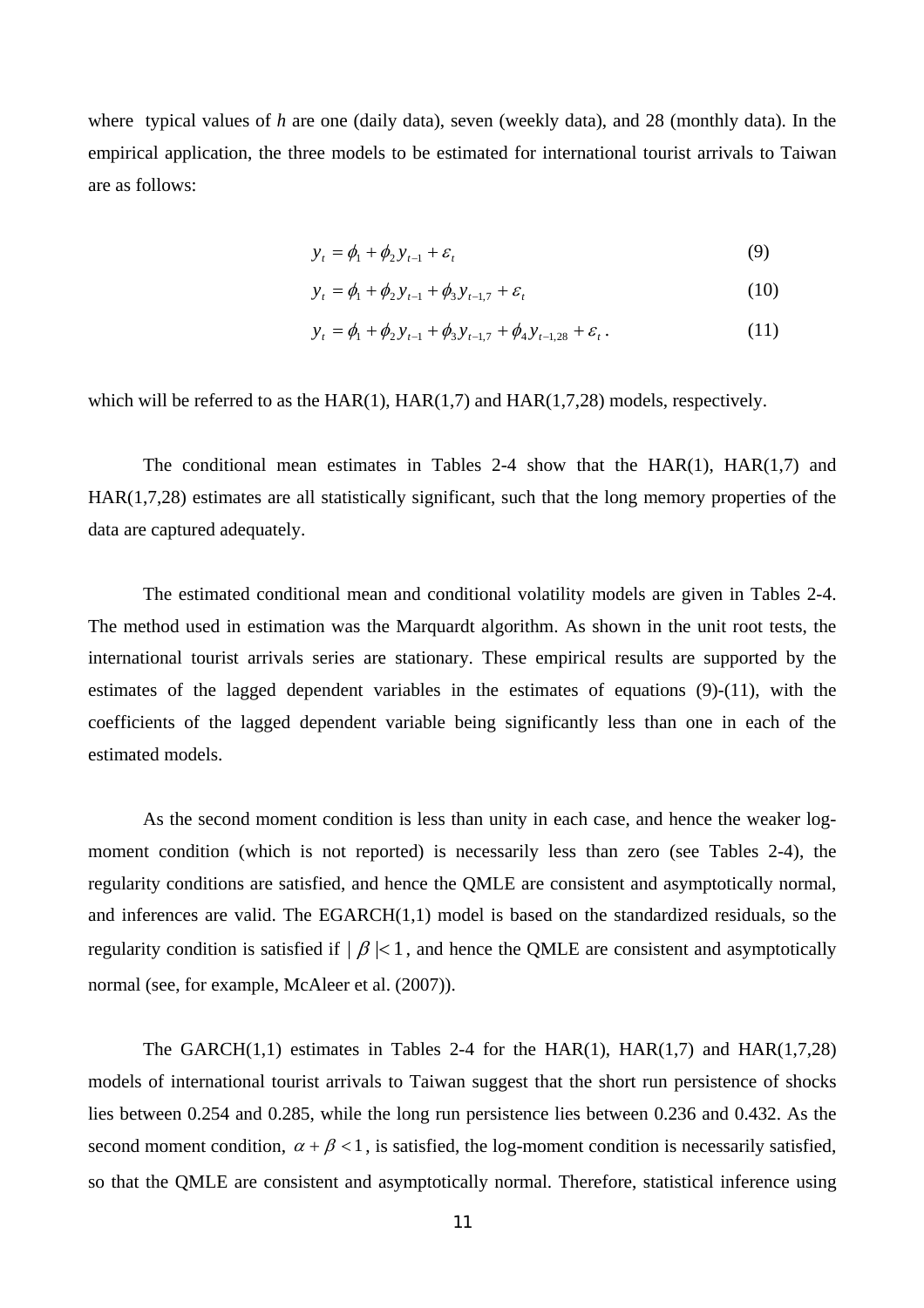the asymptotic normal distribution is valid, and the symmetric GARCH(1,1) estimates are statistically significant.

If positive and negative shocks of a similar magnitude to international tourist arrivals to Taiwan are treated asymmetrically, this can be evaluated in the  $GJR(1,1)$  model. The asymmetry coefficient is found to be positive and significant for HAR(1), namely 0.317, which indicates that decreases in international tourist arrivals increase volatility. This is a similar empirical outcome as is found in virtually all cases in finance, where negative shocks (that is, financial losses) increase risk (or volatility). Thus, shocks to international tourist arrivals resemble financial shocks, and can be interpreted as risk associated with international tourist arrivals. Although asymmetry is observed for the HAR(1) model, there is no evidence of leverage. As the second moment condition, 1 2  $\alpha + \beta + \frac{1}{2}\gamma < 1$ , is satisfied, the log-moment condition is necessarily satisfied, so that the QMLE are consistent and asymptotically normal. Therefore, statistical inference using the asymptotic normal distribution is valid, and the asymmetric GJR(1,1) estimates are statistically significant.

However, in comparison with the HAR(1) model, the estimated asymmetry coefficients for  $GJR(1,1)$  are not statistically significant for the  $HAR(1,7)$  and  $HAR(1,7,28)$  models, so that their respective GARCH(1,1) counterparts are to be preferred. These empirical results show that the conditional volatility estimates are sensitive to the long memory nature of the conditional mean specifications.

The interpretation of the EGARCH model is in terms of the logarithm of volatility. For international tourist arrivals, each of the  $EGARCH(1,1)$  estimates is statistically significant for the HAR(1) model, with the size effect,  $\alpha$ , being positive and the sign effect,  $\gamma$ , being negative. The coefficient of the lagged dependent variable,  $\beta$ , is estimated to be 0.122, which suggests that the statistical properties of the QMLE for EGARCH(1,1) will be consistent and asymptotically normal.

As in the case of the GJR(1,1) model, the estimated asymmetry coefficients for EGARCH $(1,1)$  are not statistically significant for the HAR $(1,7)$  and HAR $(1,7,28)$  models. These empirical results show that the volatility in the shocks to international tourist arrivals to Taiwan are sensitive to the long memory nature of the conditional mean specifications.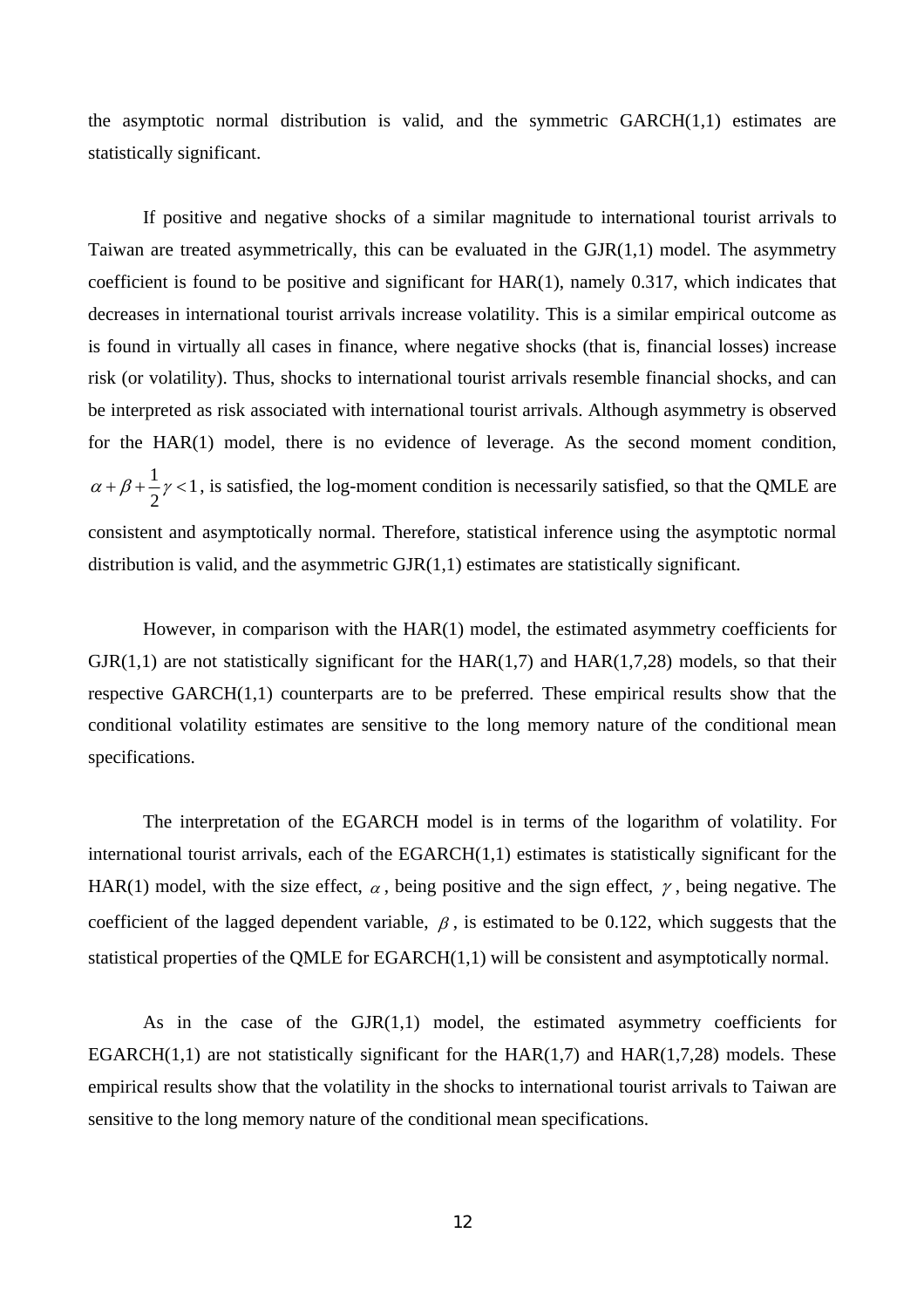Overall, the QMLE for the GARCH $(1,1)$ , GJR $(1,1)$  and EGARCH $(1,1)$  models for international tourist arrivals to Taiwan are statistically adequate and have sensible interpretations. However, asymmetry (though not leverage) was found only for the HAR(1) model, and not for the HAR(1,7) and HAR(1,7,28) models.

## **6. Concluding Remarks**

Although it is not yet one of the most important industries in Taiwan (or the Republic of China), an island in East Asia off the coast of mainland China (or the People's Republic of China), the most important tourism source countries for Taiwan are Japan, followed by USA, Republic of Korea, Malaysia, Singapore, UK, Germany and Australia. These countries reflect short, medium and long haul tourist destinations. Although the People's Republic of China and Hong Kong are large sources of tourism to Taiwan, the political situation is such that tourists from these two sources to Taiwan are reported as domestic tourists.

International tourism is a major source of export receipts for many countries worldwide, and Taiwan is no exception. The most well known tourist attractions in Taiwan include the National Palace Museum (Taipei), Night Markets (especially in Taipei), Taipei 101, formerly the world's tallest building, Sun Moon Lake (central highlands), and Taroko National Park (east coast).

As international tourism has not yet achieved the status of an important economic activity for Taiwan's finances, there is significant room for improvement in international tourism receipts. However, the potential negative impacts of mass tourism on the environment, and hence on future international tourism demand, must be managed appropriately. In order to manage international tourism growth, it is necessary to model adequately international tourist arrivals and their associated volatility.

The paper daily international tourist arrivals to Taiwan from 1 January 1990 to 30 June 2007, as obtained from the National Immigration Agency of Taiwan, and the Heterogeneous Autoregressive (HAR) model was used to capture the long memory properties in the data. The empirical results showed that the time series of international tourist arrivals are stationary. In addition, the estimated symmetric and asymmetric conditional volatility models, specifically the widely used GARCH, GJR and EGARCH models all fit the data extremely well. In particular, the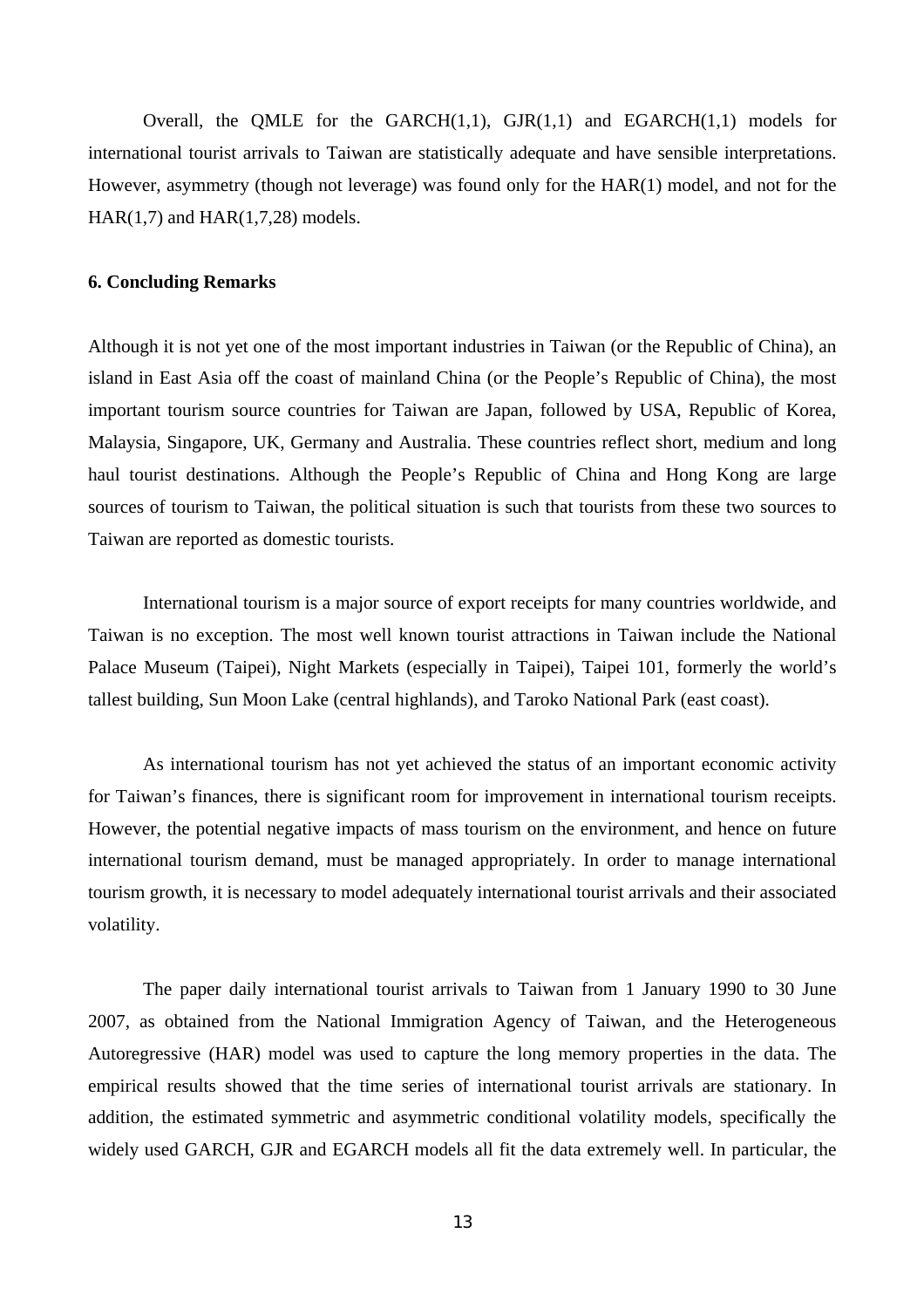estimated models were able to account for the higher volatility persistence that was observed at the end of the sample period.

The empirical second moment condition also supported the statistical adequacy of the models, so that statistical inference was valid. Moreover, the estimates resembled those arising from financial time series data with both short and long run persistence of shocks to international tourist arrivals to Taiwan. Although asymmetry was observed for the  $HAR(1)$  model, but not the  $HAR(1,7)$ and HAR(1,7,28) models, there was no evidence of leverage. Therefore, volatility can be interpreted as risk associated with international tourist arrivals.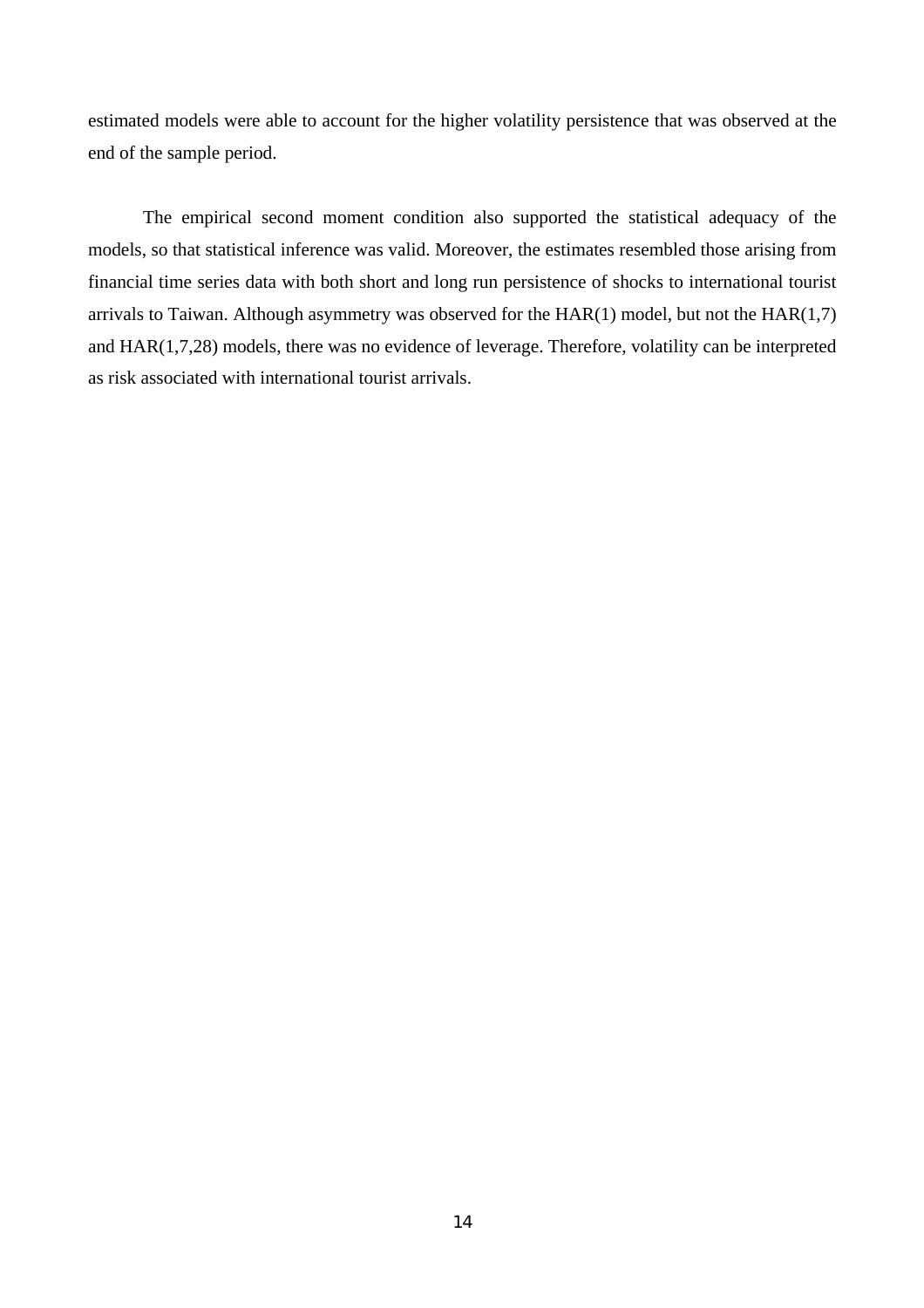## **References**

- Bollerslev, T. (1986), Generalised autoregressive conditional heteroscedasticity, *Journal of Econometrics*, 31, 307-327.
- Boussama, F. (2000), Asymptotic normality for the quasi-maximum likelihood estimator of a GARCH model, *Comptes Rendus de l'Academie des Sciences,* Serie I, 331, 81-84 (in French).
- Chan, F., C. Lim and M. McAleer (2005), Modelling multivariate international tourism demand and volatility, *Tourism Management*, 26, 459-471.
- Corsi, F. (2004), A simple long memory model of realized volatility," Unpublished paper, University of Southern Switzerland.
- Dickey, D.A. and W.A. Fuller (1979), Distribution of the estimators for autoregressive time series with a unit root, *Journal of the American Statistical Association*, 74, 427-431.
- Dickey, D.A. and W.A. Fuller (1981), Likelihood ratio statistics for autoregressive time series with a unit root**,** *Econometrica*, 49, 1057-1072.
- Divino, J.A. and M. McAleer (2008), Modelling and forecasting sustainable international tourism demand for the Brazilian Amazon, to appear in *Environmental Modelling & Software*.
- Elie, L. and T. Jeantheau (1995), Consistency in heteroskedastic models, *Comptes Rendus de l'Académie des Sciences,* Série I, 320, 1255-1258 (in French).
- Engle, R.F. (1982), Autoregressive conditional heteroscedasticity with estimates of the variance of United Kingdom inflation, *Econometrica,* 50, 987-1007.
- Glosten, L., R. Jagannathan and D. Runkle (1992), On the relation between the expected value and volatility of nominal excess return on stocks, *Journal of Finance,* 46, 1779-1801.
- Hoti, S., M. McAleer and R. Shareef (2005), Modelling country risk and uncertainty in small island tourism economies, *Tourism Economics*, 11, 159-183.
- Hoti, S., M. McAleer and R. Shareef (2007), Modelling international tourism and country risk spillovers for Cyprus and Malta, *Tourism Management*, 28, 1472-84.
- Jeantheau, T. (1998), Strong consistency of estimators for multivariate ARCH models, *Econometric Theory*, 14, 70-86.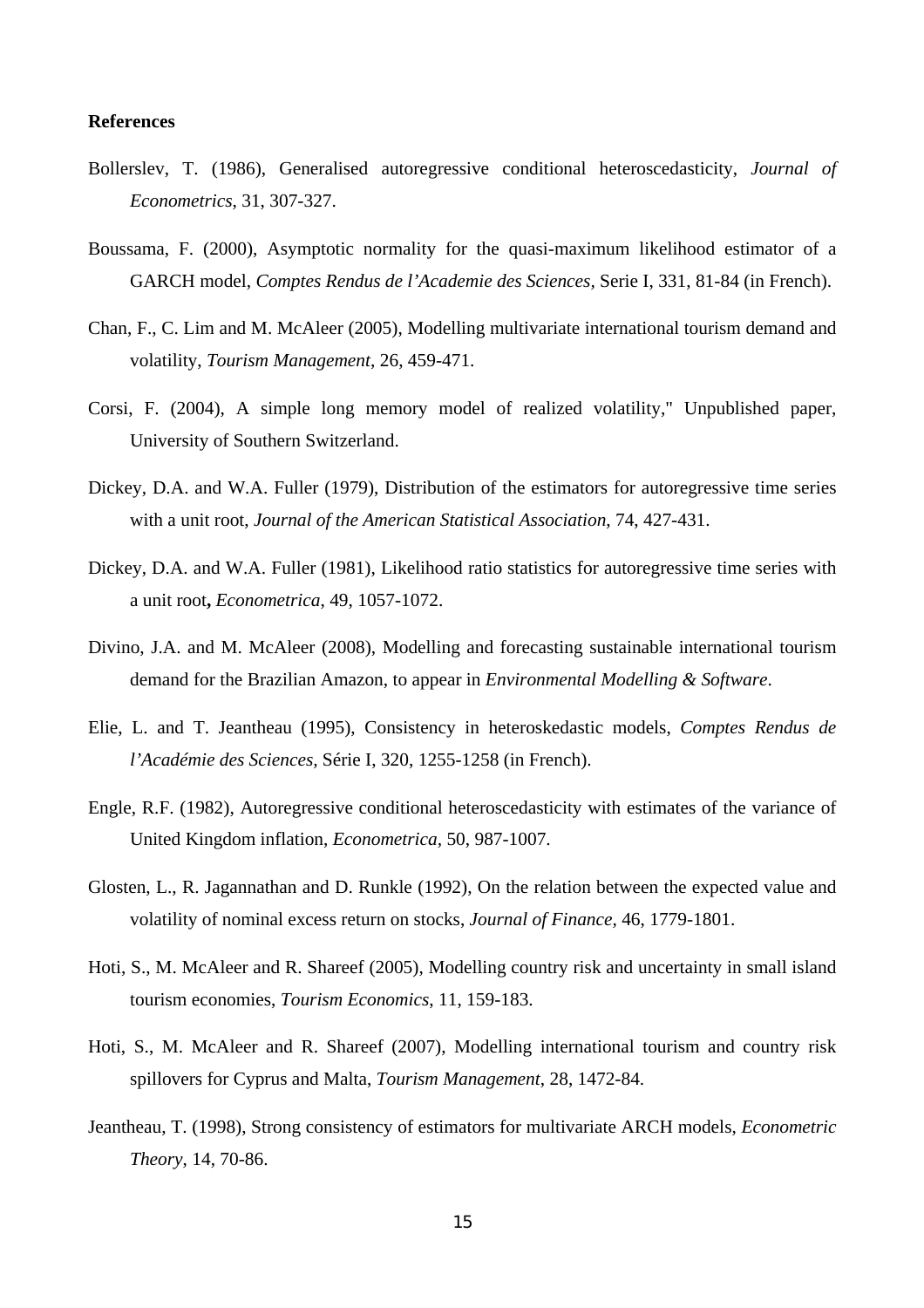- Lee, S.W. and B.E. Hansen (1994), Asymptotic theory for the GARCH(1,1) quasi-maximum likelihood estimator, *Econometric Theory*, 10, 29-52.
- Li, W.K., S. Ling and M. McAleer (2002), Recent theoretical results for time series models with GARCH errors, *Journal of Economic Surveys*, 16, 245-269. Reprinted in M. McAleer and L. Oxley (eds.), *Contributions to Financial Econometrics: Theoretical and Practical Issues*, Blackwell, Oxford, 2002, pp. 9-33.
- Ling, S. and W.K. Li (1997), On fractionally integrated autoregressive moving-average models with conditional heteroskedasticity, *Journal of the American Statistical Association*, 92, 1184- 1194.
- Ling, S. and M. McAleer (2002a), Stationarity and the existence of moments of a family of GARCH processes, *Journal of Econometrics*, 106, 109-117.
- Ling, S. and M. McAleer (2002b), Necessary and sufficient moment conditions for the GARCH(r,s) and asymmetric power GARCH(r,s) models, *Econometric Theory*, 18, 722-729.
- Ling, S. and M. McAleer, (2003a), Asymptotic theory for a vector ARMA-GARCH model, *Econometric Theory*, 19, 278-308.
- Ling, S. and M. McAleer (2003b), On adaptive estimation in nonstationary ARMA models with GARCH errors, *Annals of Statistics*, 31, 642-674.
- McAleer, M. (2005), Automated inference and learning in modeling financial volatility, *Econometric Theory*, 21, 232-261.
- McAleer, M. (2009), The Ten Commandments for optimizing value-at-risk and daily capital charges, to appear in *Journal of Economic Surveys*.
- McAleer, M., F. Chan and D. Marinova (2007), An econometric analysis of asymmetric volatility: theory and application to patents, *Journal of Econometrics*, 139, 259-284.
- McAleer, M. and J.A. Divino (2008), Modelling the growth and volatility in daily international mass tourism to Peru, unpublished paper, Department of Economics, Catholic University of Brasilia, Brazil.
- McAleer, M. and M. Medeiros (2008), A multiple regime smooth transition heterogeneous autoregressive model for long memory and asymmetries, Journal of Econometrics, 147(1), 2008, 104-119.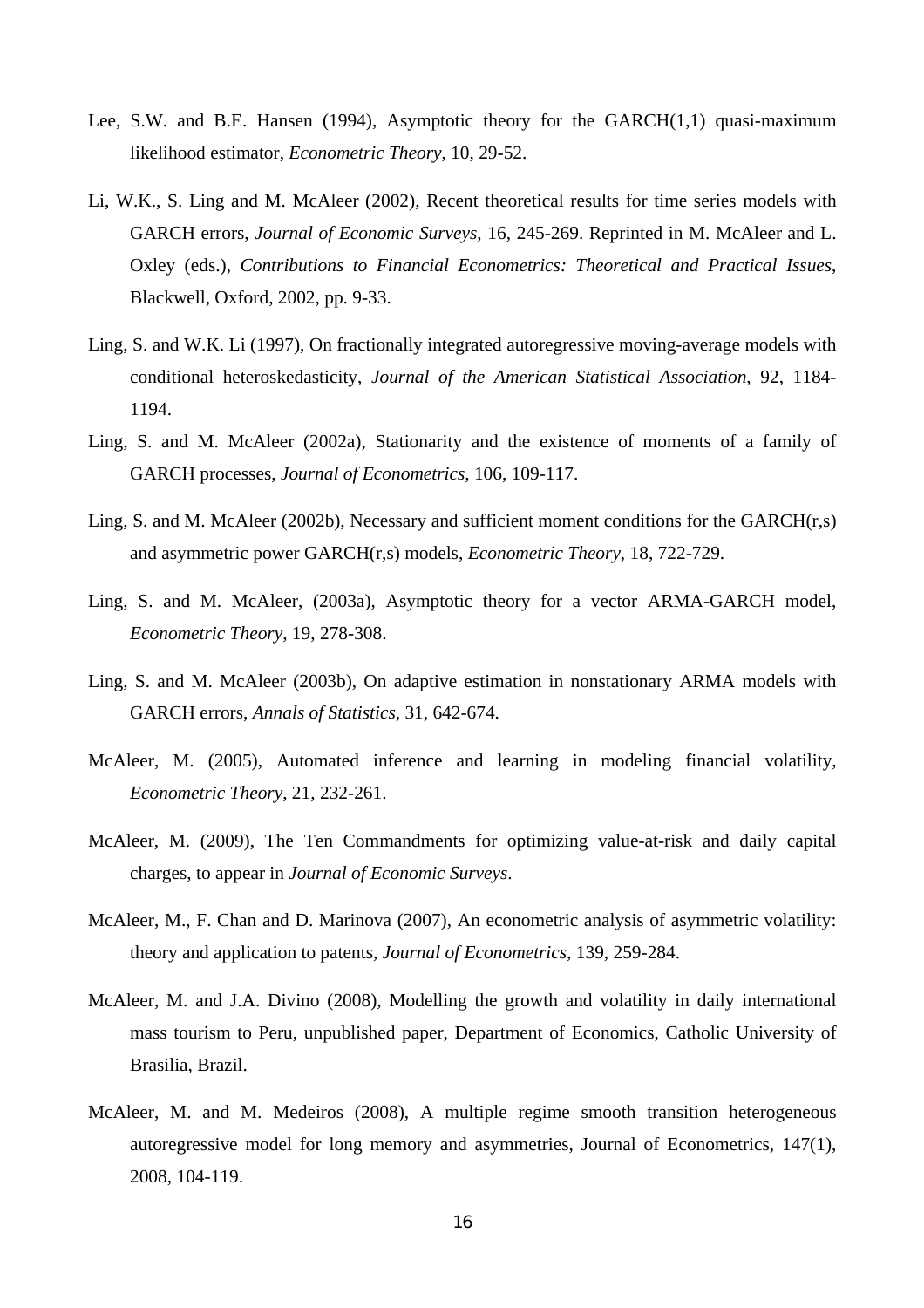- McAleer, M and B. da Veiga (2008a), Forecasting value-at-risk with a parsimonious portfolio spillover GARCH (PS-GARCH) model, *Journal of Forecasting*, 27, 1-19.
- McAleer, M and B. da Veiga (2008b), Single-index and portfolio models for forecasting value-atrisk thresholds, *Journal of Forecasting*, 27, 217-235.
- Muller, U., M. Dacorogna, R. Dav, R. Olsen, O. Pictet and J. ward (1993), Fractals and intrinsic time - a challenge to econometricians," in Proceedings of the XXXIXth International AEA Conference on Real Time Econometrics.
- Nelson, D.B. (1991), Conditional heteroscedasticity in asset returns: a new approach, *Econometrica*, 59, 347-370.
- Phillips, P.C.B. and P. Perron (1988), Testing for a unit root in time series regression, *Biometrika*, 75, 335-346.
- Shareef, R. and M. McAleer (2005), Modelling international tourism demand and volatility in small island tourism economies, *International Journal of Tourism Research*, 7, 313-333.
- Shareef, R. and M. McAleer (2007), Modelling the uncertainty in international tourist arrivals to the Maldives, *Tourism Management*, 28, 23-45.
- Shareef, R. and M. McAleer (2008), Modelling international tourism demand and uncertainty in Maldives and Seychelles: a portfolio approach, *Mathematics and Computers in Simulation*, 78, 459-68.
- Shephard, N. (1996), Statistical aspects of ARCH and stochastic volatility, in O.E. Barndorff-Nielsen, D.R. Cox and D.V. Hinkley (eds.), *Statistical Models in Econometrics, Finance and Other Fields,* Chapman & Hall, London, pp. 1-67.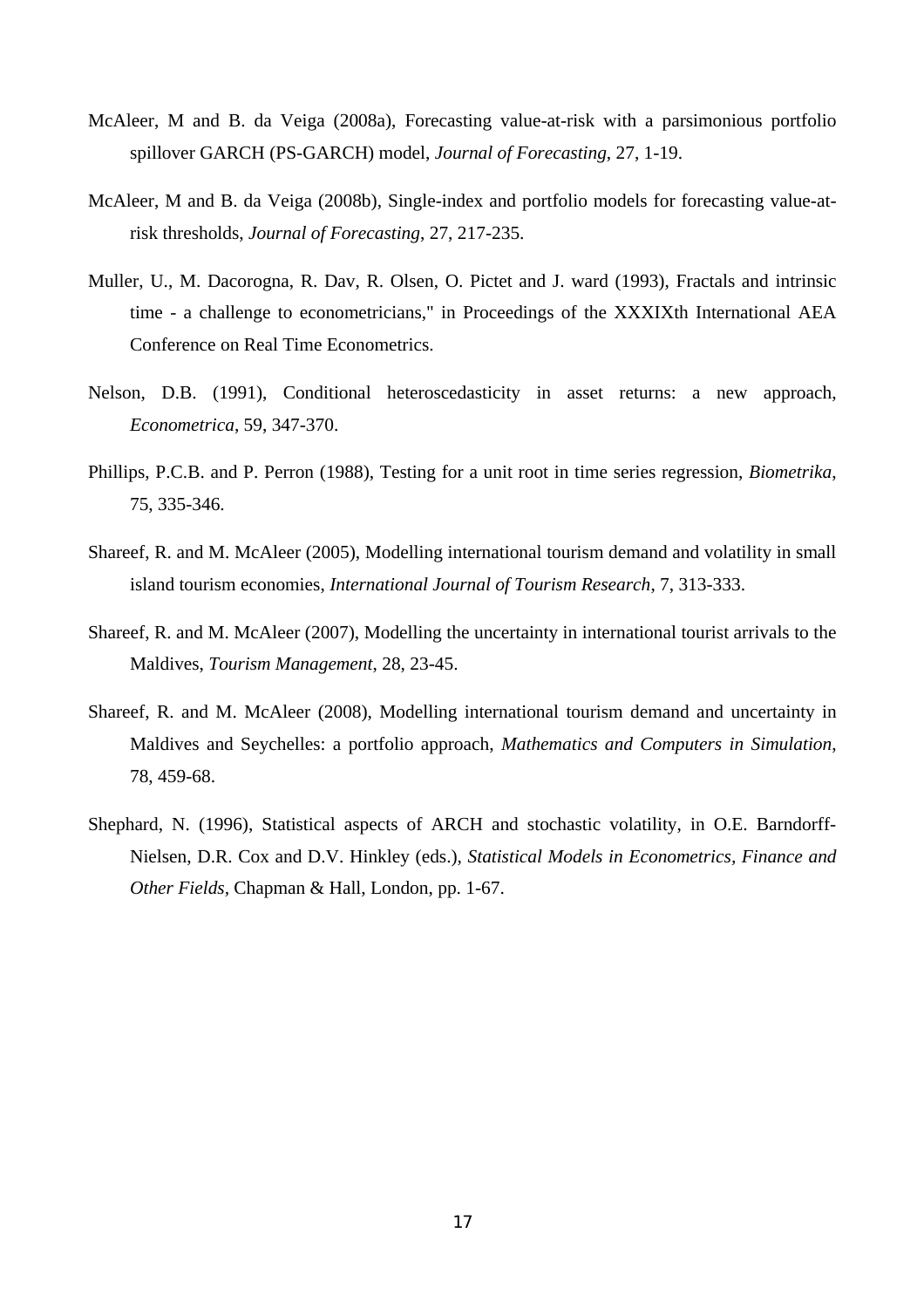

**Figure 1 Daily international tourist arrivals to Taiwan** 

**Figure 2 Daily volatility of international tourist arrivals to Taiwan** 

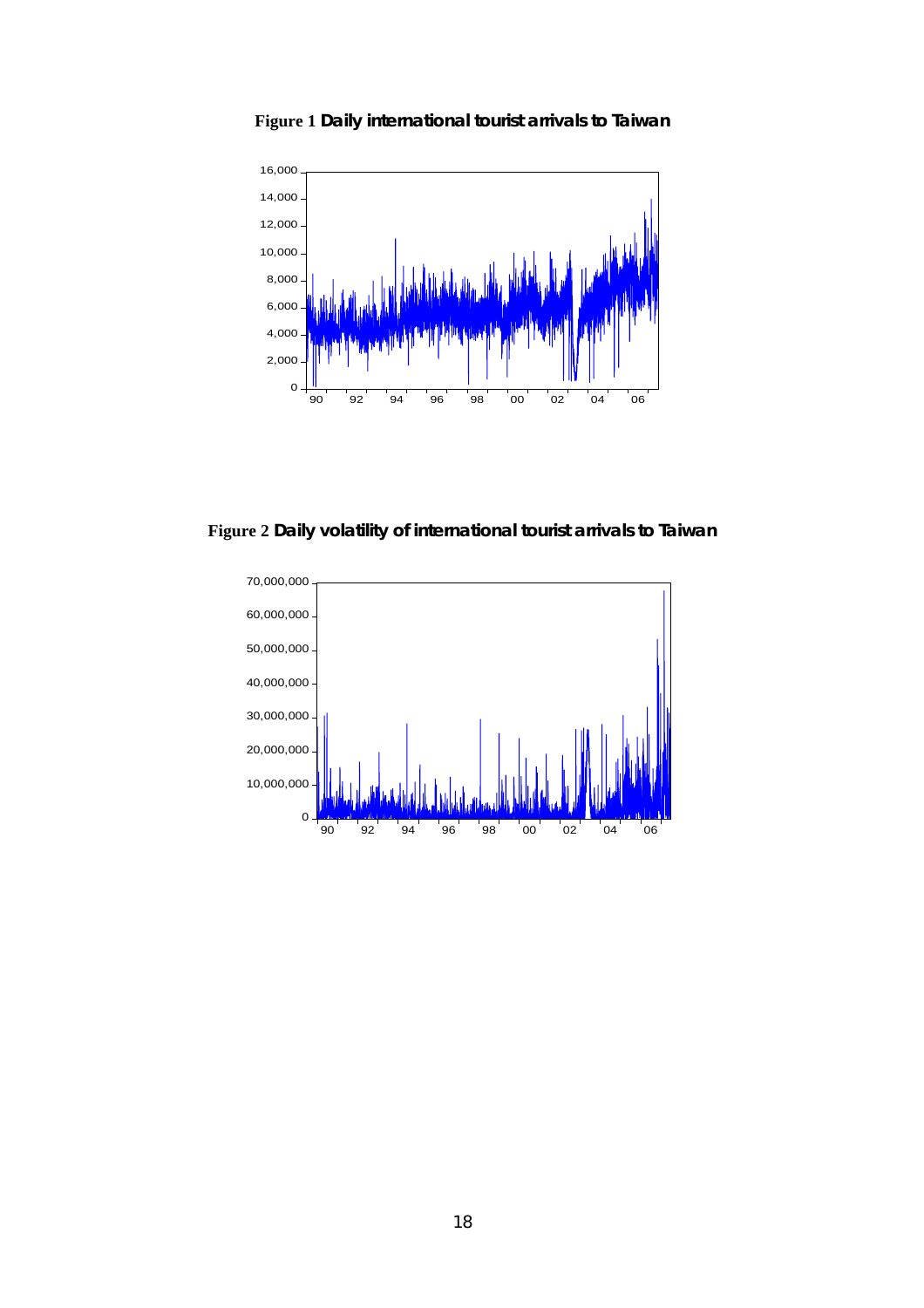

**Figure 3. Annual total international tourist arrivals to Taiwan** 

**Figure 4. Annual growth rate of total international tourist arrivals to Taiwan**

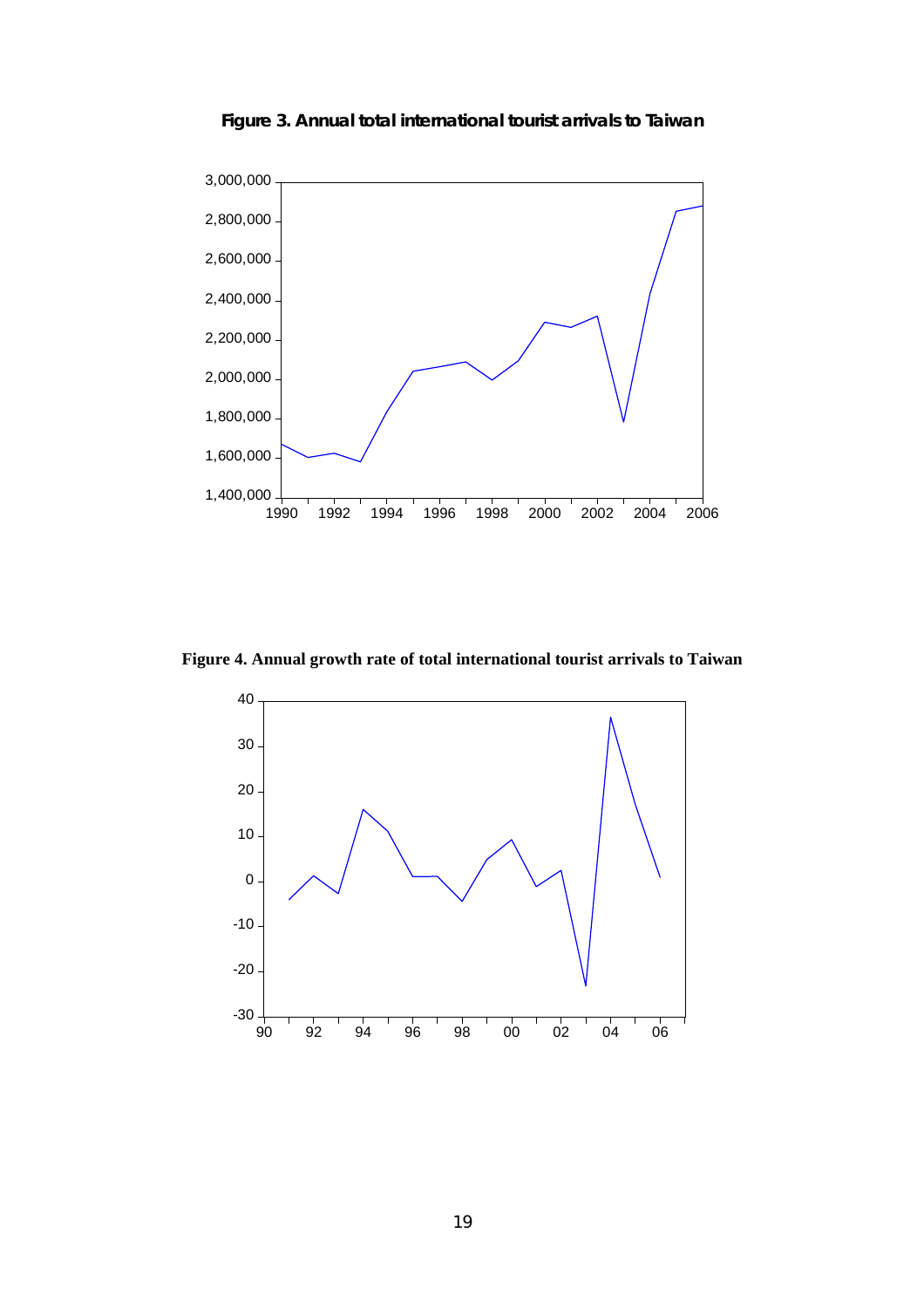## **Table 1. Unit toot tests**

| Variable  | ADF(29)     | PP(55)      | ADF(28)       | PP(54)        |
|-----------|-------------|-------------|---------------|---------------|
|           | $Z = \{1\}$ | $Z = \{1\}$ | $Z = \{1,t\}$ | $Z = \{1,t\}$ |
| <b>TA</b> | $-0.031**$  | $-0.243**$  | $-0.077**$    | $-0.377**$    |

Notes:

TA denotes international tourist arrivals to Taiwan.

Lag lengths are given in parentheses.

The critical values for the ADF test are -3.43 at the 1% level, when Z={1} for lag length 29, and -3.95 at the 1% level when  $Z = \{1,t\}$  for lag length 28.

The critical values for the PP test are -3.43, at the 1% level when Z={1} for lag length 55, and -3.95 at the 1% level when  $Z = \{1,t\}$  for lag length 54.

\*\*denotes the null hypothesis of a unit root is rejected at the 1% level.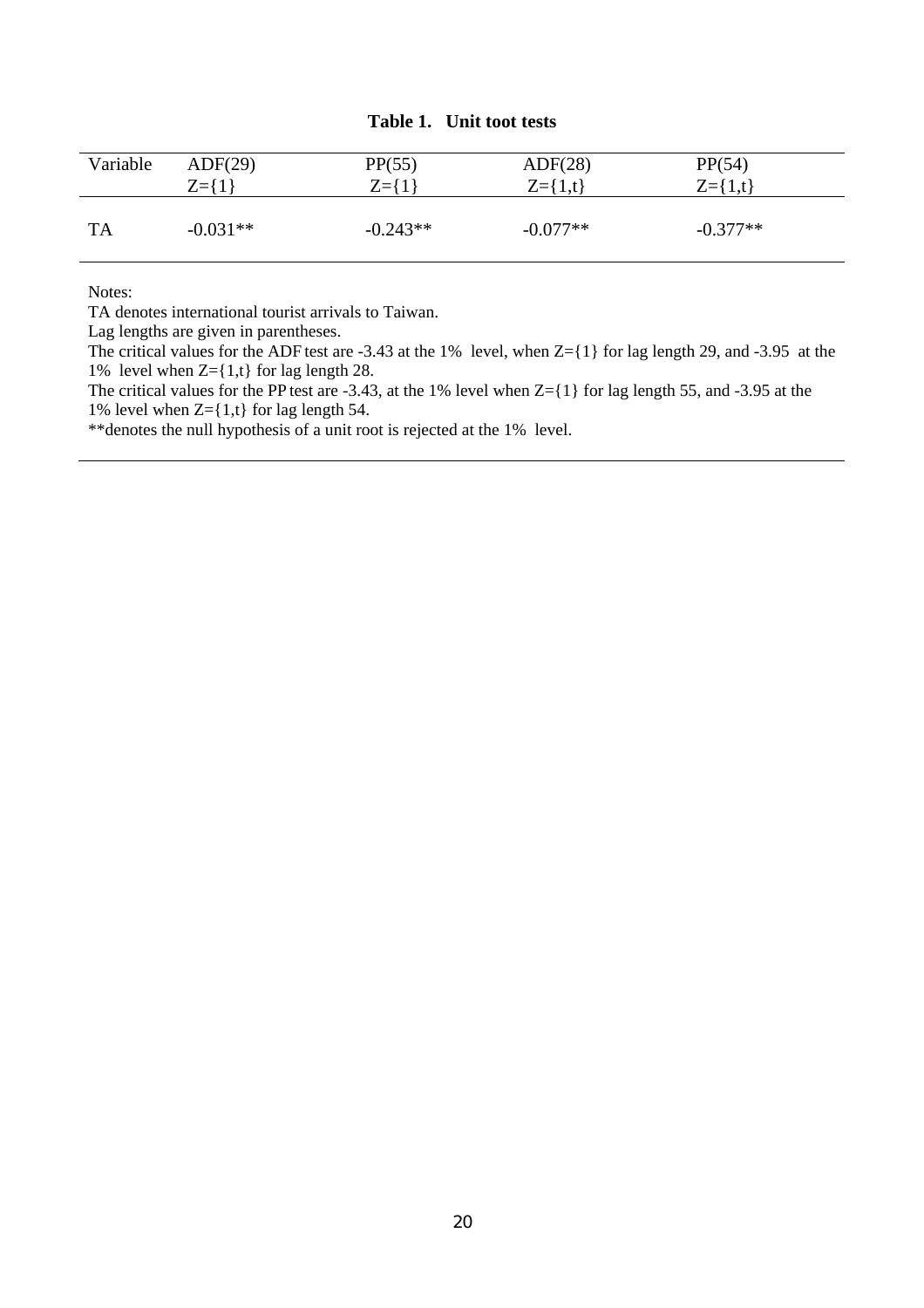| <b>Parameters</b>              | <b>GARCH</b> | <b>GJR</b> | <b>EGARCH</b> |
|--------------------------------|--------------|------------|---------------|
| $\phi_{\scriptscriptstyle\!1}$ | $1115**$     | 1020**     | 1004**        |
|                                | (48.85)      | (47.22)    | (46.97)       |
| $\phi_{2}$                     | $0.806**$    | $0.816**$  | $0.817**$     |
|                                | (0.007)      | (0.007)    | (0.007)       |
| $\omega$                       | 868407**     | 807223**   | 11.81**       |
|                                | (24864)      | (25610)    | (0.524)       |
| GARCH/GJR $\alpha$             | $0.254**$    | $0.155**$  |               |
|                                | (0.015)      | (0.010)    |               |
| GARCH/GJR $\beta$              | $-0.018$     | 0.011      |               |
|                                | (0.015)      | (0.018)    |               |
| GJR $\gamma$                   |              | $0.317**$  |               |
|                                |              | (0.043)    |               |
| EGARCH $\alpha$                |              |            | $0.483**$     |
|                                |              |            | (0.021)       |
| EGARCH $\gamma$                |              |            | $-0.128**$    |
|                                |              |            | (0.016)       |
| EGARCH $\beta$                 |              |            | $0.122**$     |
|                                |              |            | (0.037)       |
| <b>Diagnostics</b>             |              |            |               |
| Second moment                  | 0.236        | 0.324      |               |
| <b>AIC</b>                     | 16.716       | 16.709     | 16.706        |
| <b>BIC</b>                     | 16.722       | 16.715     | 16.713        |
| Jarque-Bera                    | 690.73       | 814.82     | 782.94        |
| [p-value]                      | [0.000]      | [0.000]    | [0.000]       |

## **Table 2: Estimated Conditional Mean (HAR(1)) and Conditional Volatility Models**

Notes:

The dependent variable, TA, is international tourist arrivals to Taiwan.

Numbers in parentheses are standard errors.

The log-moment condition is necessarily satisfied as the second moment condition is satisfied.

AIC and BIC denote the Akaike Information Criterion and Schwarz Bayesian Information Criterion, respectively.

\*\* denotes the estimated coefficient is statistically significant at 1%.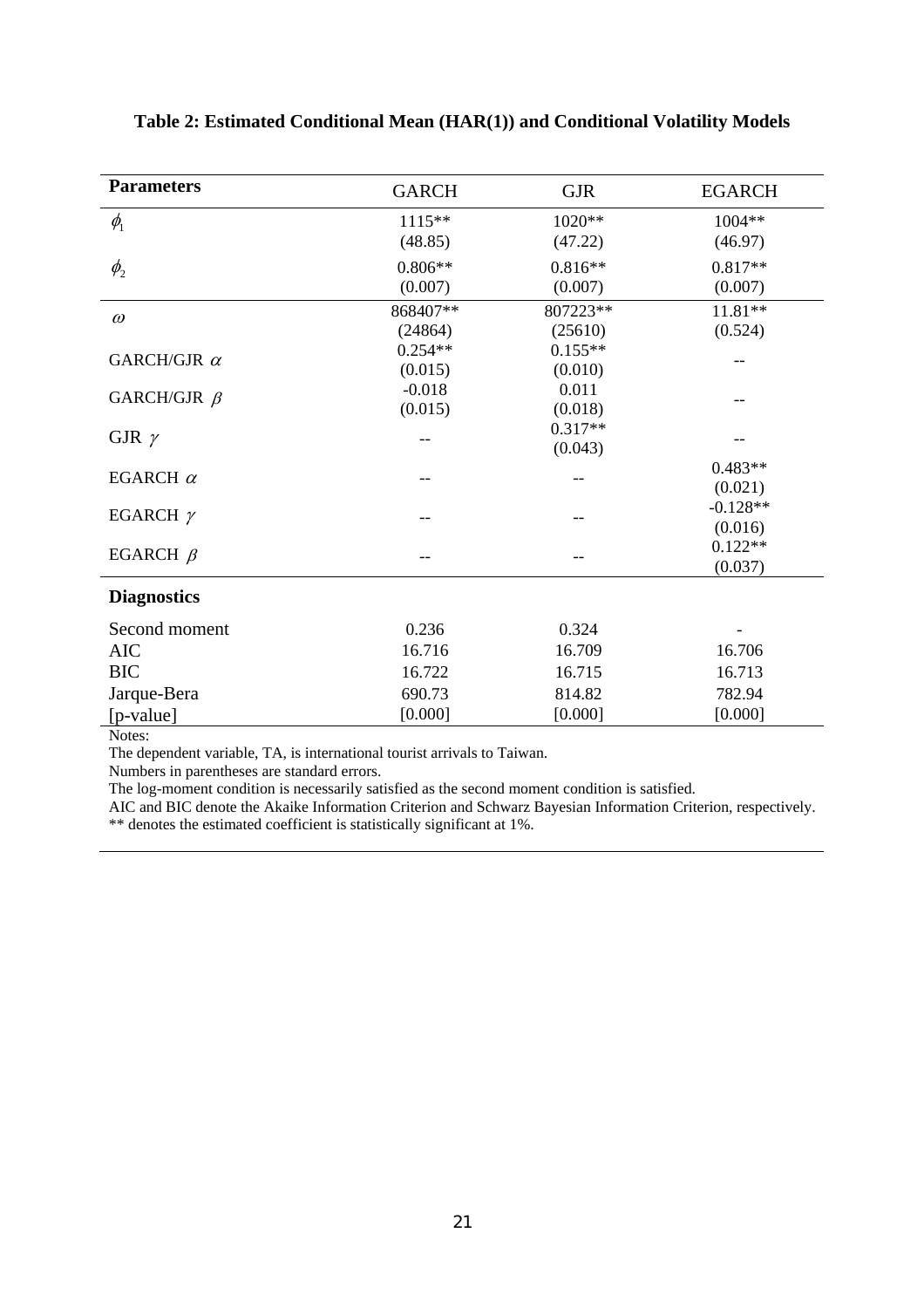| <b>Parameters</b>  | <b>GARCH</b> | <b>GJR</b> | <b>EGARCH</b> |
|--------------------|--------------|------------|---------------|
| $\phi_{1}$         | 311.34**     | 311.52**   | 294.32**      |
|                    | (51.00)      | (51.19)    | (49.58)       |
| $\phi_{2}$         | $0.299**$    | $0.299**$  | $0.320**$     |
|                    | (0.014)      | (0.014)    | (0.013)       |
|                    | $0.642**$    | $0.642**$  | $0.625**$     |
| $\phi_{3}$         | (0.015)      | (0.015)    | (0.015)       |
| $\omega$           | 526553**     | 526310**   | $9.563**$     |
|                    | (20618)      | (21106)    | (0.430)       |
| GARCH/GJR $\alpha$ | $0.285**$    | $0.285**$  |               |
|                    | (0.015)      | (0.017)    |               |
| GARCH/GJR $\beta$  | $0.147**$    | $0.147**$  |               |
|                    | (0.022)      | (0.022)    |               |
| GJR $\gamma$       |              | $-0.001$   |               |
|                    |              | (0.031)    |               |
| EGARCH $\alpha$    |              |            | $0.501**$     |
|                    |              |            | (0.022)       |
| EGARCH $\gamma$    |              |            | $-00007$      |
|                    |              |            | (0.015)       |
| EGARCH $\beta$     |              |            | $0.271**$     |
|                    |              |            | (0.031)       |
| <b>Diagnostics</b> |              |            |               |
| Second moment      | 0.432        | 0.432      |               |
| <b>AIC</b>         | 16.491       | 16.491     | 16.493        |
| <b>BIC</b>         | 16.497       | 16.499     | 16.500        |
| Jarque-Bera        | 914.70       | 913.55     | 889.92        |
| [p-value]          | [0.000]      | [0.000]    | [0.000]       |

**Table 3: Estimated Conditional Mean (HAR(1,7)) and Conditional Volatility Models** 

Notes:

The dependent variable, TA, is international tourist arrivals to Taiwan.

Numbers in parentheses are standard errors.

The log-moment condition is necessarily satisfied as the second moment condition is satisfied.

AIC and BIC denote the Akaike Information Criterion and Schwarz Bayesian Information Criterion, respectively.

\*\* denotes the estimated coefficient is statistically significant at 1%.